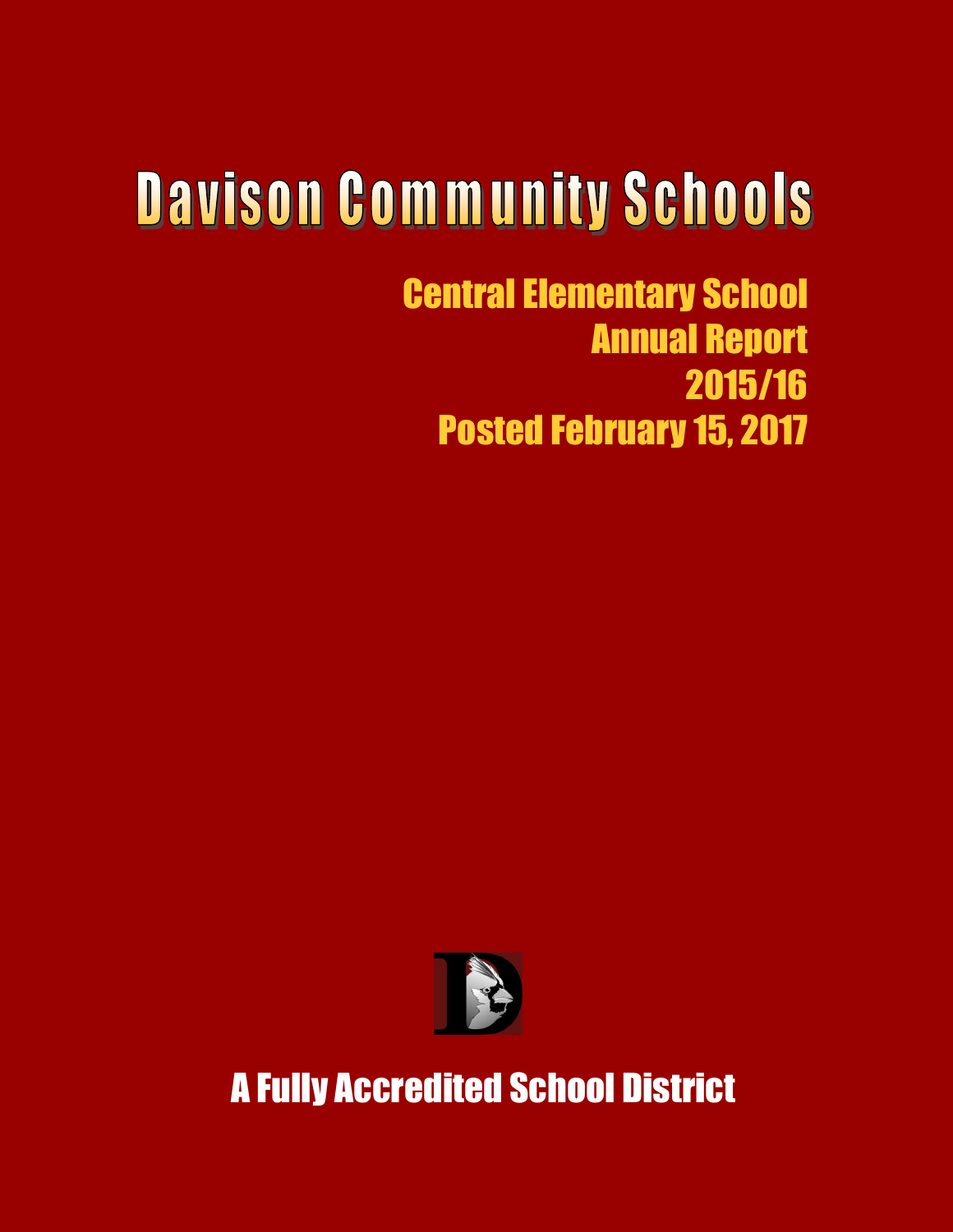



# **OUR MISSION**

i



# **Where Kids Come First and Futures Begin**

Connections \*Curriculum \*Opportunities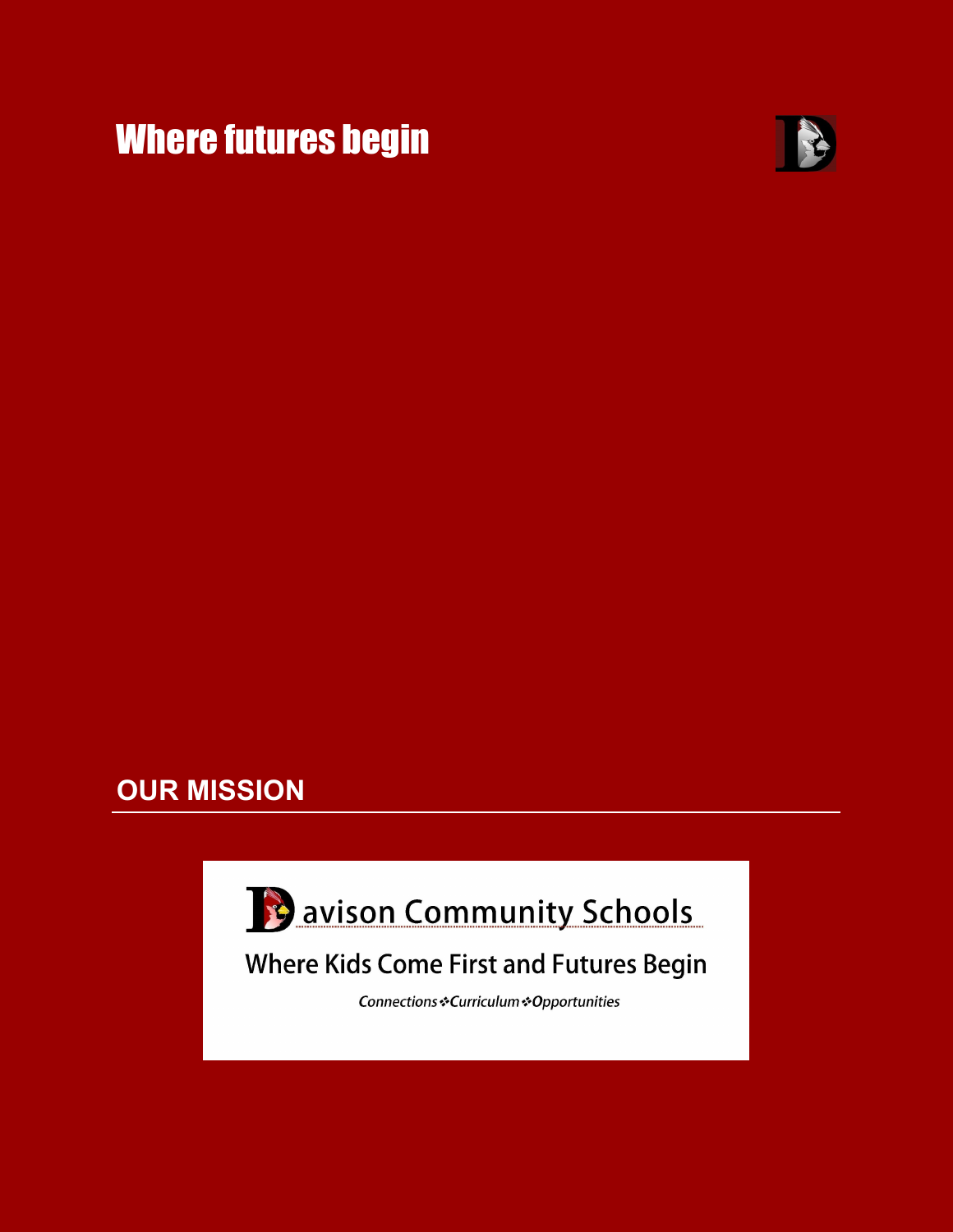

Dear Parents and Community Members:

We are pleased to present you with the Annual Education Report (AER) which provides key information on the 2015-2016 educational progress for Central Elementary. The AER addresses the complex reporting information required by federal and state laws. The school's report contains information about student assessment, accountability and teacher quality. If you have any questions about the AER, please contact Principal Lance Harper for assistance.

The AER is available for you to review electronically by visiting the following website: [https://goo.gl/](https://goo.gl/kSe5iD) [kSe5iD](https://goo.gl/kSe5iD) or the district's website at [www.davisonschools.org,](http://www.davisonschools.org) or you may review a copy in the principal's office at your child's school.

For the 2016-17 year, no new Priority or Focus schools were named; some Priority or Focus schools did exit their status because they met the exit criteria. New Reward schools were identified using school rankings and Beating the Odds information. A Focus school is one that has a large achievement gap between the highest and lowest achieving 30% of schools. A Priority school is one whose achievement and growth is in the lowest 5% of all schools in the state. A Reward school is one that has achieved one or more of the following distinctions: top 5% of schools on the Top-to-Bottom School Rankings, top 5% of schools making the greatest gains in achievement (improvement metric), or "Beating the Odds" by outperforming the school's predicted ranking and/or similar schools. Some schools are not identified with any of these labels. In these cases no label is given.

Our school was identified has not been given one of these labels.

The key challenges for the school are in large part due to the change in the state assessment this year and the lack of guidance in trying to decipher test results and using that assessment data to impact student achievement.

We have several key initiatives in place to accelerate student achievement including:

- School Improvement Process
- ACC—Understanding By Design model for the development and revision of curriculum.
- Standards Referenced grading initiative.
- Data Days
- District and Building Professional Learning Communities by Grade Level and/or Subject Matter
- Literacy Intervention Program
- Math Interventionist
- Challenge Coordinator (Behavior Interventionist)

State law requires that we also report the additional information:

#### **PROCESS FOR ASSIGNING PUPILS TO THE SCHOOL:**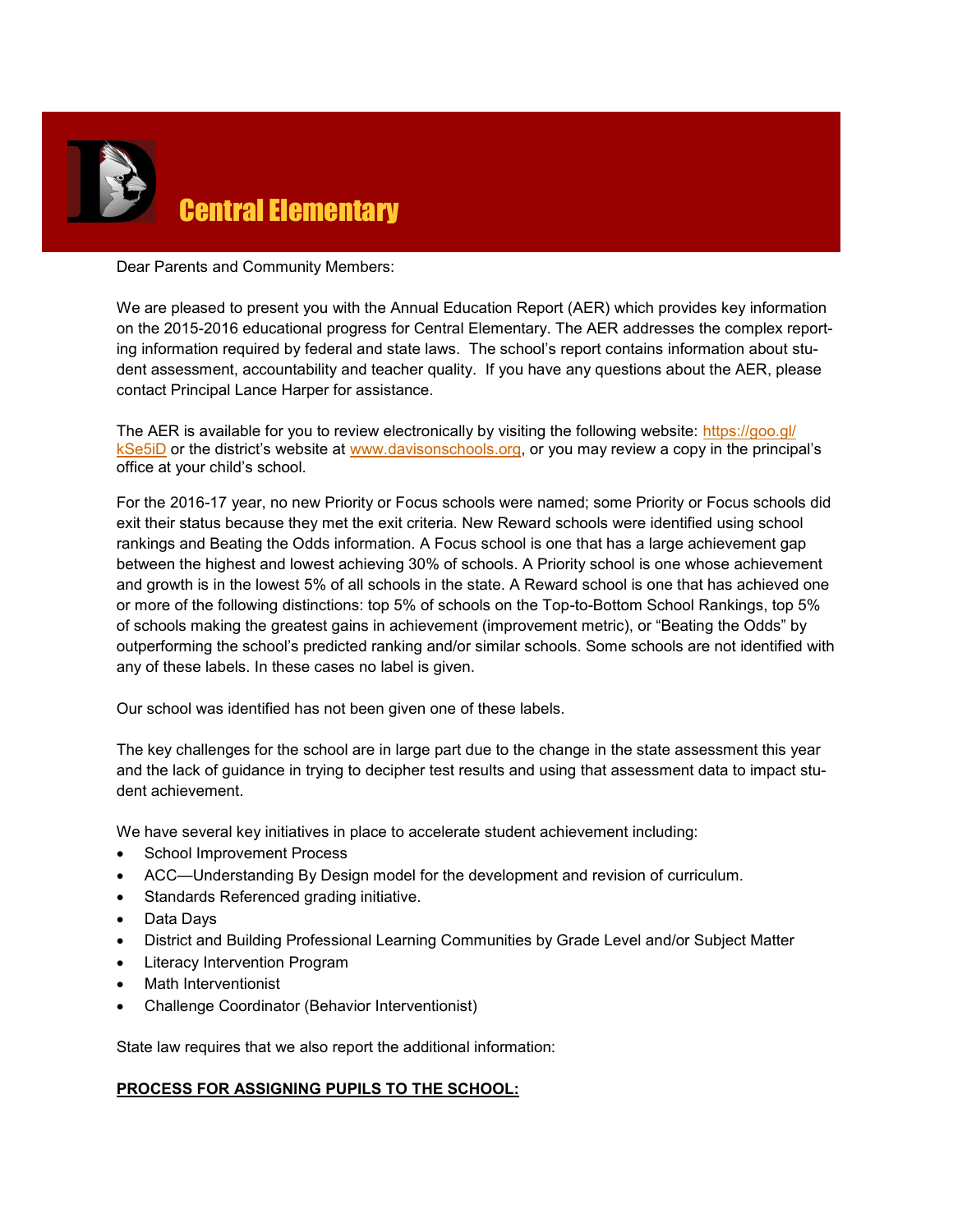

The District is a "schools of choice" district in that there are no set school building boundaries within the district. Any child living within Davison school boundaries can attend any school within the district at the student's grade level. Davison Community Schools also participates in the state of Michigan's 105 and 105c Schools of Choice programs, which provides students living outside district boundaries opportunities to attend Davison.

# **THE STATUS OF THE 3-5 YEAR SCHOOL IMPROVEMENT PLAN:**

In 2014, Davison Community Schools was awarded renewal of District Accreditation as a quality school system by the AdvancED Accreditation. Davison was one of the first school districts across the state to complete this rigorous process in 2009. Accreditation is a process that has to be renewed every five years.

# **A BRIEF DESCRIPTION OF EACH SPECIALIZED SCHOOL:**

All of our school buildings offer a quality education and are unique in their own ways.

- Davison High School: Houses approximately 1,600 students in grades 9-12.
- Davison Alternative High School: Specializes in credit recovery for students in grades 9-12.
- Davison Middle School: Houses seventh and eighth graders.
- Hahn Intermediate School: Houses fifth and sixth graders
- Central Elementary: First through fourth graders and the district's gifted and talented program
- Gates Elementary—Houses first through fourth graders
- Hill Elementary—Houses Kindergarten through fourth graders
- Siple Elementary—Houses Kindergarten through fourth grades
- Thomson Elementary– Houses Kindergarten students

#### **CORE CURRICULUM:**

The State of Michigan requires that all students enrolled in public school districts receive daily core curriculum instruction in language arts, reading, English, math, science and social studies. Davison Community Schools, being in full compliance with state requirements, offers daily core curriculum instruction which meets or exceeds state requirements in all areas. The district has developed and implemented outcomes for kindergarten through 12th grades which reflect the state Core Curriculum guidelines. The content of these guidelines is based on ". . .an effective program which fosters the development of a well -rounded literate individual." The district's Advisory Curriculum Council, an ongoing group made up of board members, teachers, and administrators reviews each of the core areas on a six- to eight-year cycle. Additionally, student achievement is monitored in each of the five core academic areas by standardized achievement tests, teacher developed tests and MEAP test results. For more information or a complete copy of the Michigan Department of Education's Model Core Curriculum Outcomes please visit this link: [http://www.mich.gov/mde/0,4615,7](http://www.mich.gov/mde/0,4615,7-140-28753---,00.html)-140-28753---,00.html

#### **ASSESSMENT INFORMATION:**

In addition to the assessment data found beginning on Page 7 of this Annual Education Report, listed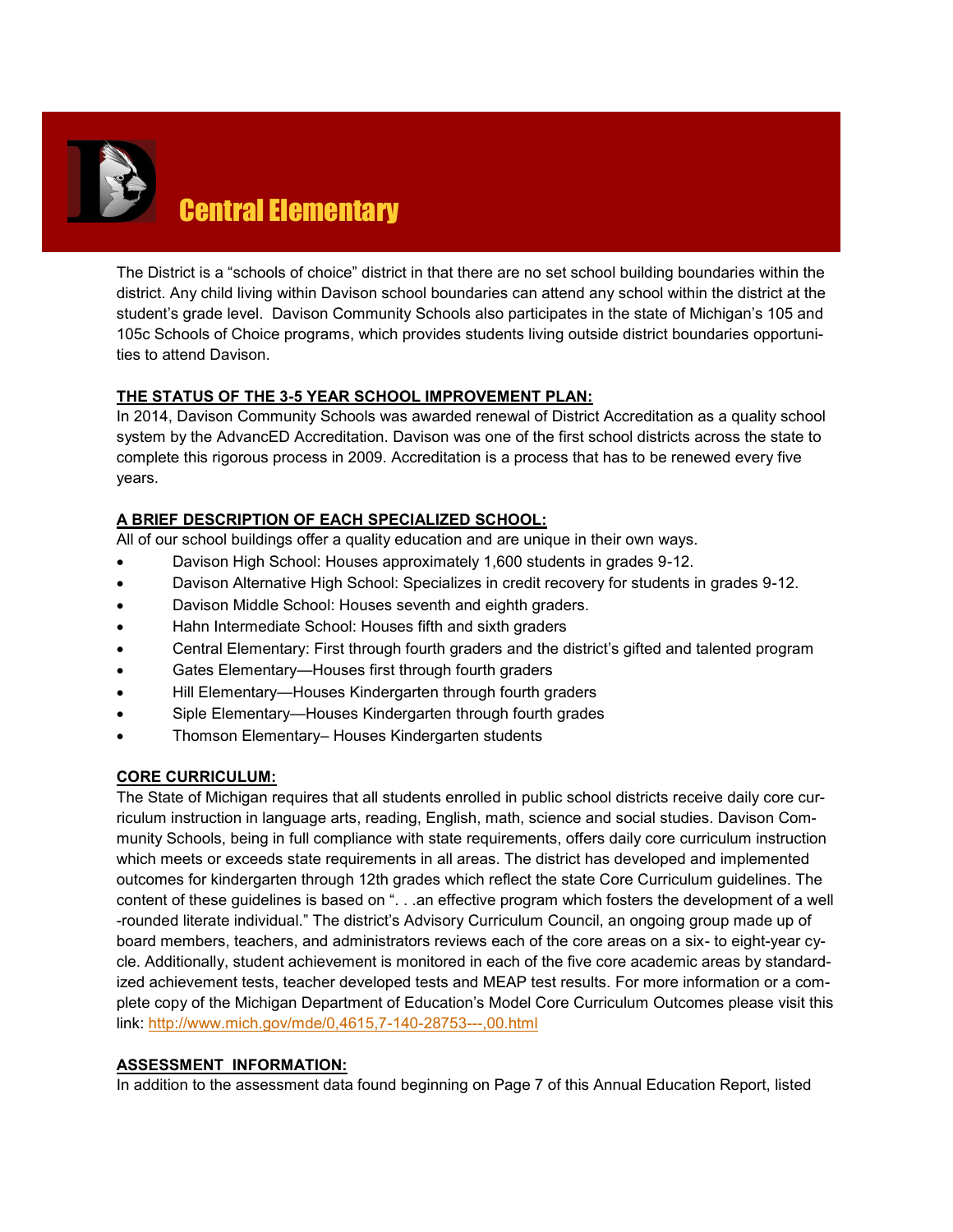

below are percentages of students at Central Elementary meeting benchmarks or proficiency in a variety of local assessments that are given.

|                   | 2015                      | 2016                      |       |
|-------------------|---------------------------|---------------------------|-------|
| <b>Assessment</b> | <b>Percent Proficient</b> | <b>Percent Proficient</b> | Grade |
| DIBELS (Reading)  | 77.4%                     | 68%                       |       |
| DIBELS (Reading)  | 79.2%                     | 82%                       | 2     |
| DIBELS (Reading)  | 79.1%                     | 73%                       | 3     |
| DIBELS (Reading)  | 84.2%                     | 75%                       | 4     |
| DRA (Reading)     | 87%                       | 87%                       | 1     |
| DRA (Reading)     | 81.4%                     | 90%                       | 2     |
| DRA (Reading)     | 86.4%                     | 89%                       | 3     |
| DRA (Reading)     | 70.2%                     | 87%                       | 4     |
| <b>STAR Math</b>  | 47.5%                     | 100%                      | 3     |
| <b>STAR Math</b>  | 51.9%                     | 69%                       | 4     |

Note:

- DRA2 (Developmental Reading Assessment) benchmark is determined by grade level and time of year
- DIBELS (Dynamic Indicators of Basic Early Literacy Skills) Composite benchmark is determined by grade level and time of year
- STAR Math and Reading If a student has a Percentile Rank (PR) above 40, then they have met the benchmark

# **OTHER IMPORTANT INFORMATION:**

 Central Elementary had 94.7 percent of parents attending Fall 2015 parent teacher conferences and 21.6 percent of parents attending conferences in the spring of 2016. For a more detailed breakdown of participation rates, please see page 11 in the attached District Annual Report.

Thank you for taking the time to read this Annual Report.

Lance Harper, Principal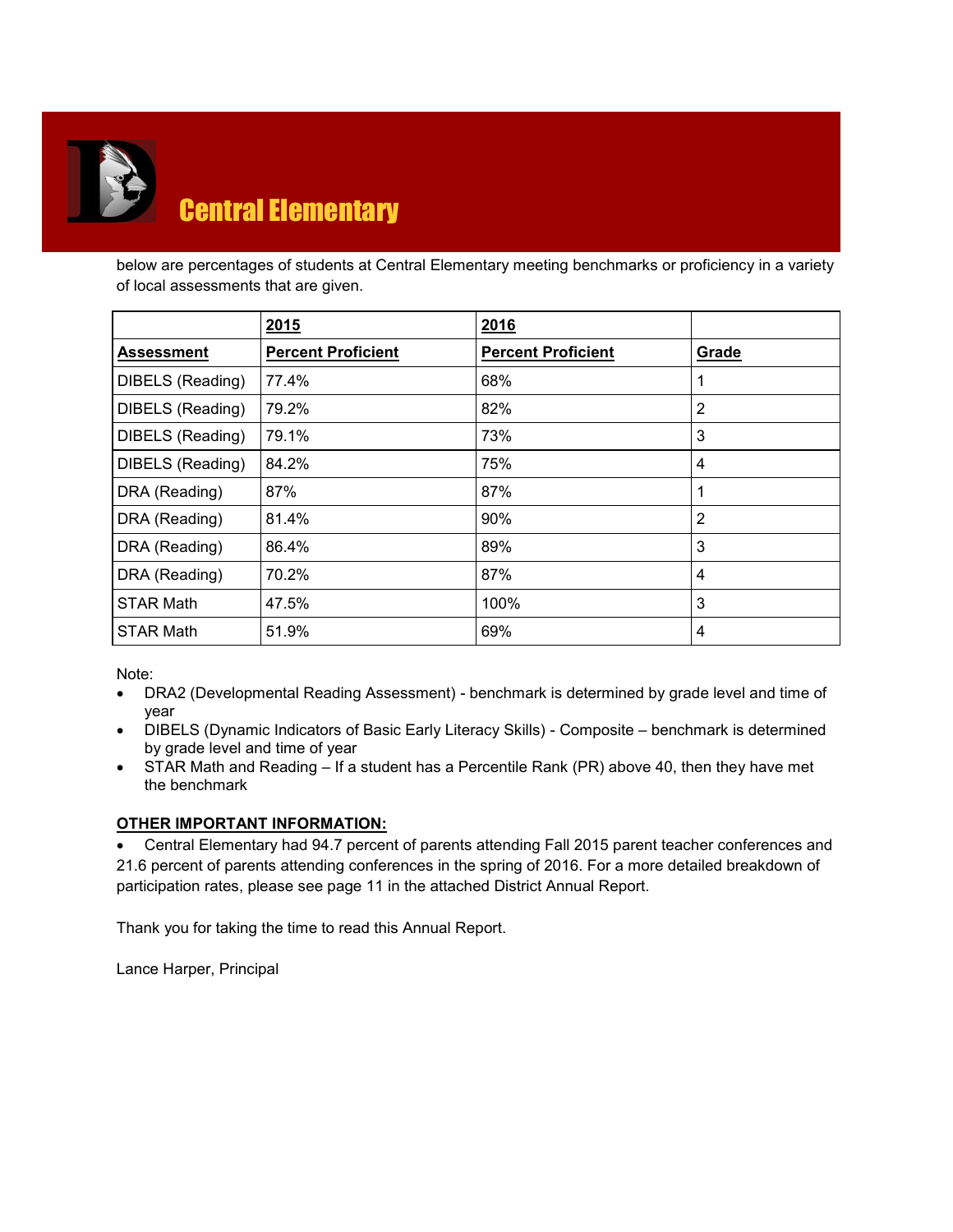

# Points of Pride

- More than 360 students participated in the annual Central Summer Reading Challenge, collectively reading over 560,000 minutes.
- Over 400 students achieved Cardinal Code recognition throughout the school year by earning all 3's and 4's each marking period. The Central PTO continued to sponsor a special "brag tag" recognition dog tag for these students.
- For the second year in a row Central students read over 400,000 minutes during March is Reading Month, which earned students a repeat treat from Kona Ice.
- The Central PTO sponsored three book distributions during the year.
- Central Teachers organized movie nights and a pancake supper put on by Chris' Cakes. The events brought students and families together to raise more than \$2100 to support additional field trips and activities for Central students.
- Over 2300 cans of food were donated to Outreach East during Central's "Cool to Care" annual food collection campaign.
- All four Grade 4 student entries into the Flint Area Science Fair, held at Kettering University, received awards ranging from  $4<sup>th</sup>$  to  $8<sup>th</sup>$  place.
- Central Staff received training in the "Changing Your Tomorrow" Positive Behavior Support Program designed to instill a sense of leadership and responsibility in the hearts and minds of students. The program helped students take ownership of their behavior and allowed them to gain skill in offering sincere apologies for transgressions they may have committed.
- Mr. Ben Montgomery, Central Second Grade Teacher, was awarded the Elementary Teacher of the Year Award sponsored by the Davison Educational Foundation in recognition of his delivery of learning to his students.
- A successful implementation of the WatchD.O.G.S. program involved dads in the school with their children. The presence of dads and their guidance during the day helped students connect with positive male role models.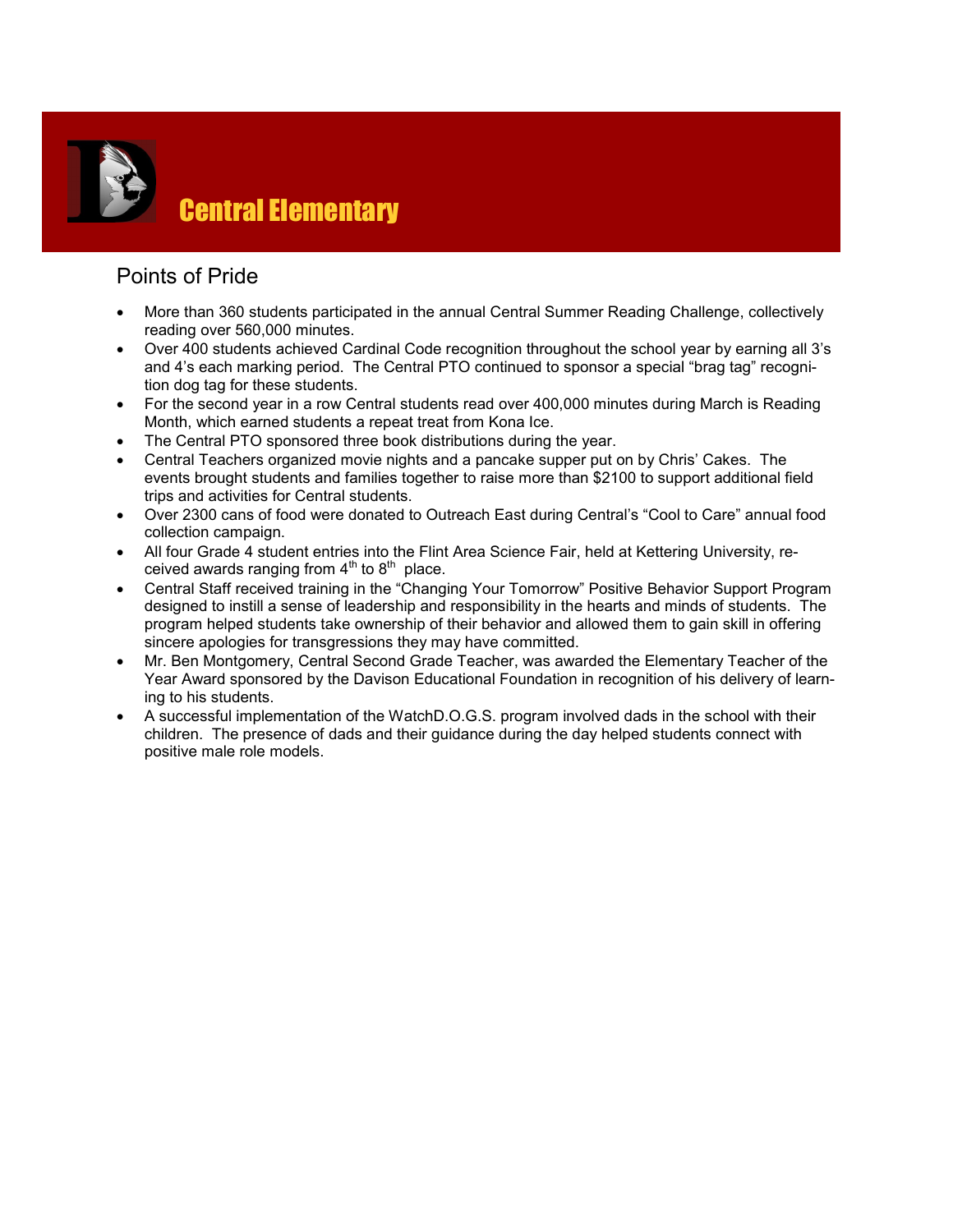

| Subject    | Grade                | <b>Testing</b><br>Group                | <b>School Year</b> | <b>State Percent District</b><br><b>Students</b><br>Proficient | Percent<br><b>Students</b><br>Proficient | School<br>Percent<br><b>Students</b><br>Proficient | Percent<br>Advanced | Percent<br>Proficient | Percent<br><b>Partially</b><br>Proficient | Percent Not<br>Proficient |
|------------|----------------------|----------------------------------------|--------------------|----------------------------------------------------------------|------------------------------------------|----------------------------------------------------|---------------------|-----------------------|-------------------------------------------|---------------------------|
| <b>ELA</b> | 3rd Grade<br>Content | <b>All Students</b>                    | 2014-15            | 50.0%                                                          | 57.8%                                    | 53.0%                                              | 24.5%               | 28.5%                 | 38.4%                                     | 8.6%                      |
| <b>ELA</b> | 3rd Grade<br>Content | All Students                           | 2015-16            | 46.0%                                                          | 52.2%                                    | 54.4%                                              | 26.8%               | 27.5%                 | 31.5%                                     | 14.1%                     |
| ELA        | 3rd Grade<br>Content | Asian                                  | 2015-16            | 65.9%                                                          | < 10                                     | < 10                                               | < 10                | < 10                  | < 10                                      | $<10$                     |
| <b>ELA</b> | 3rd Grade<br>Content | Black or<br>African<br>American        | 2014-15            | 23.2%                                                          | 34.8%                                    | 20.0%                                              | 10.0%               | 10.0%                 | 80.0%                                     | 0.0%                      |
| <b>ELA</b> | 3rd Grade<br>Content | <b>Black or</b><br>African<br>American | 2015-16            | 20.0%                                                          | 30.0%                                    | < 10                                               | $<10$               | < 10                  | ~10                                       | $<\!10$                   |
| ELA        | 3rd Grade<br>Content | Hispanic of<br>Any Race                | 2014-15            | 37.2%                                                          | 47.1%                                    | < 10                                               | < 10                | < 10                  | $<10$                                     | < 10                      |
| <b>ELA</b> | 3rd Grade<br>Content | Hispanic of<br>Any Race                | 2015-16            | 33.5%                                                          | 44.8%                                    | $<\!10$                                            | $<10$               | $<10$                 | $<10$                                     | $<10$                     |
| ELA        | 3rd Grade<br>Content | Two or More<br>Races                   | 2014-15            | 47.7%                                                          | 52.9%                                    | < 10                                               | $<10$               | ${<}10$               | $<10$                                     | < 10                      |
| ELA        | 3rd Grade<br>Content | Two or More<br>Races                   | 2015-16            | 42.9%                                                          | 53.8%                                    | 43.8%                                              | $0.0\%$             | 43.8%                 | 31.3%                                     | 25.0%                     |
| <b>ELA</b> | 3rd Grade<br>Content | White                                  | 2014-15            | 58.2%                                                          | 59.8%                                    | 56.2%                                              | 25.4%               | 30.8%                 | 35.4%                                     | 8.5%                      |
| ELA        | 3rd Grade<br>Content | White                                  | 2015-16            | 53.9%                                                          | 53.2%                                    | 55.3%                                              | 30.1%               | 25.2%                 | 30.9%                                     | 13.8%                     |
| <b>ELA</b> | 3rd Grade<br>Content | Female                                 | 2014-15            | 54.7%                                                          | 66.1%                                    | 64.2%                                              | 31.3%               | 32.8%                 | 31.3%                                     | 4.5%                      |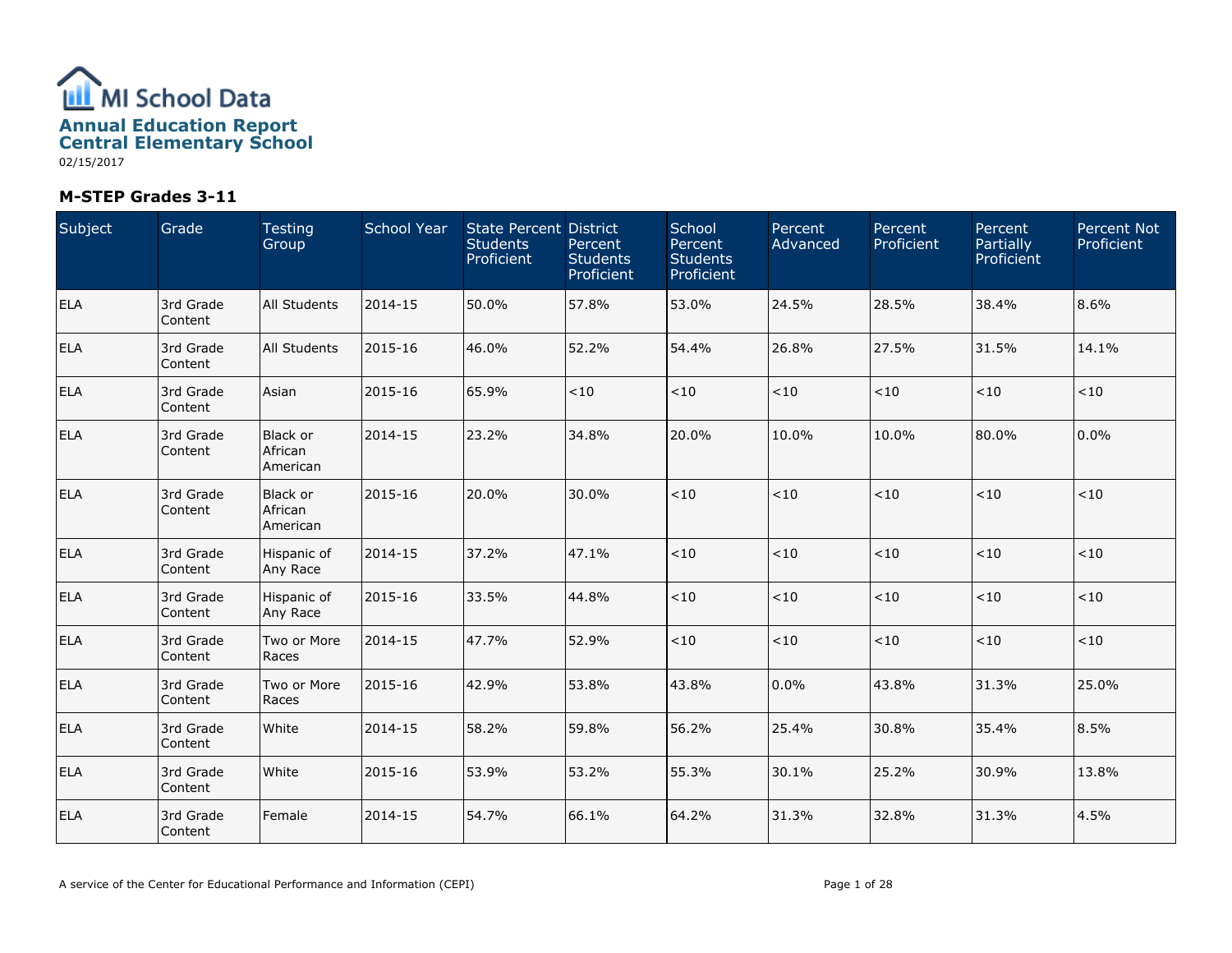

| <b>ELA</b> | 3rd Grade<br>Content | Female                                 | 2015-16 | 49.5% | 53.8% | 54.3% | 28.4% | 25.9% | 29.6%   | 16.0%   |
|------------|----------------------|----------------------------------------|---------|-------|-------|-------|-------|-------|---------|---------|
| <b>ELA</b> | 3rd Grade<br>Content | Male                                   | 2014-15 | 45.5% | 49.6% | 44.0% | 19.0% | 25.0% | 44.0%   | 11.9%   |
| ELA        | 3rd Grade<br>Content | Male                                   | 2015-16 | 42.6% | 50.5% | 54.4% | 25.0% | 29.4% | 33.8%   | 11.8%   |
| <b>ELA</b> | 3rd Grade<br>Content | Economically<br>Disadvantaged          | 2014-15 | 35.3% | 46.2% | 45.6% | 16.5% | 29.1% | 39.2%   | 15.2%   |
| <b>ELA</b> | 3rd Grade<br>Content | Economically<br>Disadvantaged          | 2015-16 | 31.1% | 44.9% | 46.4% | 22.6% | 23.8% | 32.1%   | 21.4%   |
| <b>ELA</b> | 3rd Grade<br>Content | English<br>Language<br>Learners        | 2014-15 | 34.7% | 54.5% | < 10  | $<10$ | < 10  | < 10    | ${<}10$ |
| <b>ELA</b> | 3rd Grade<br>Content | English<br>Language<br>Learners        | 2015-16 | 31.9% | < 10  | $<10$ | < 10  | < 10  | $<\!10$ | ${<}10$ |
| <b>ELA</b> | 3rd Grade<br>Content | Students With<br><b>Disabilities</b>   | 2014-15 | 23.3% | 20.0% | 29.4% | 11.8% | 17.6% | 47.1%   | 23.5%   |
| <b>ELA</b> | 3rd Grade<br>Content | Students With<br><b>Disabilities</b>   | 2015-16 | 20.7% | 28.1% | < 10  | < 10  | < 10  | < 10    | < 10    |
| <b>ELA</b> | 4th Grade<br>Content | <b>All Students</b>                    | 2014-15 | 46.6% | 50.6% | 51.0% | 20.7% | 30.3% | 27.6%   | 21.4%   |
| <b>ELA</b> | 4th Grade<br>Content | All Students                           | 2015-16 | 46.3% | 54.4% | 53.6% | 27.2% | 26.5% | 23.8%   | 22.5%   |
| <b>ELA</b> | 4th Grade<br>Content | Asian                                  | 2014-15 | 70.5% | < 10  | < 10  | < 10  | < 10  | < 10    | < 10    |
| <b>ELA</b> | 4th Grade<br>Content | <b>Black or</b><br>African<br>American | 2014-15 | 21.2% | 21.4% | 20.0% | 10.0% | 10.0% | 30.0%   | 50.0%   |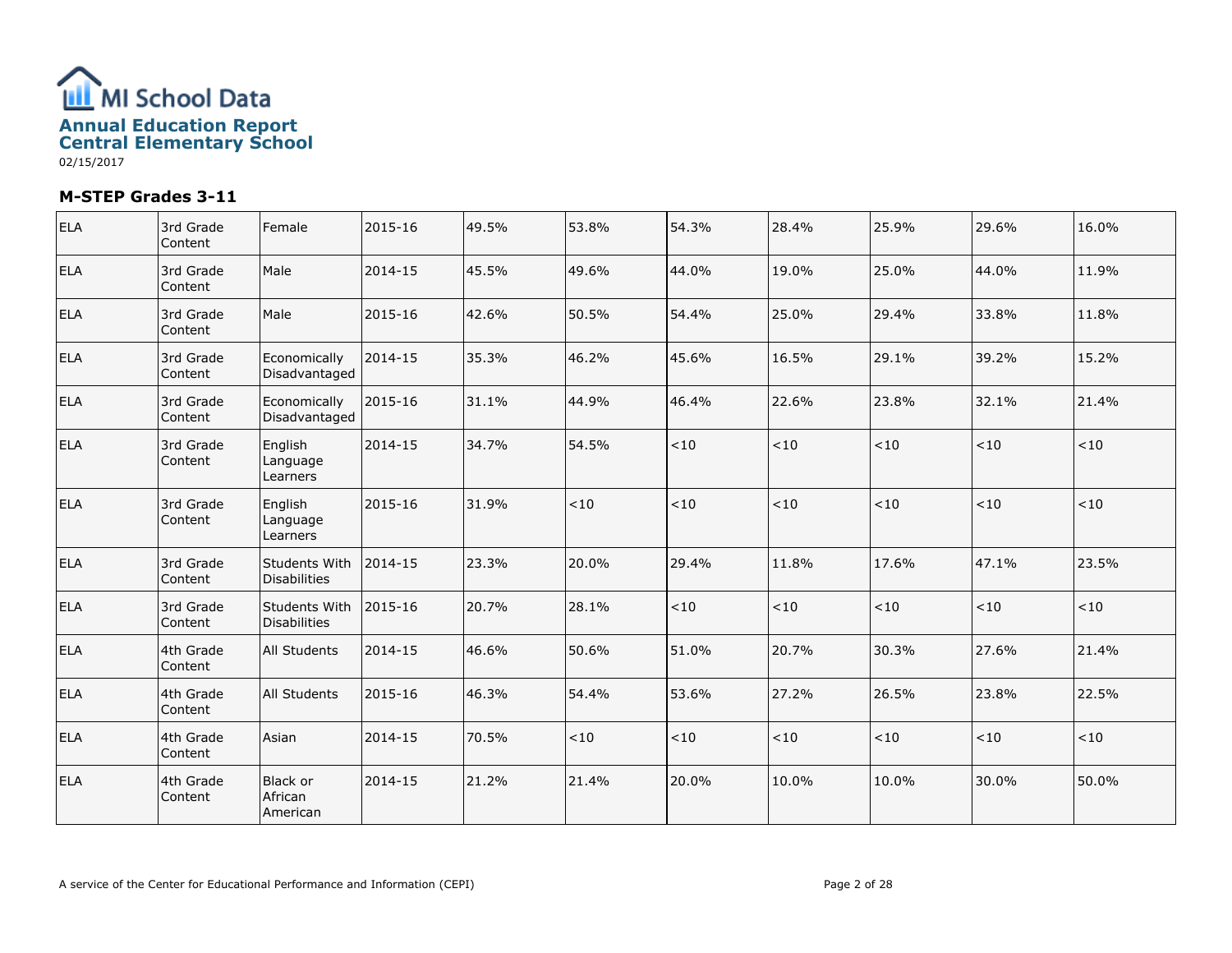

| <b>ELA</b> | 4th Grade<br>Content | Black or<br>African<br>American | 2015-16 | 20.4% | 27.3%   | < 10  | < 10  | < 10  | $<10$ | < 10    |
|------------|----------------------|---------------------------------|---------|-------|---------|-------|-------|-------|-------|---------|
| <b>ELA</b> | 4th Grade<br>Content | Hispanic of<br>Any Race         | 2014-15 | 33.2% | 52.6%   | < 10  | 10    | < 10  | < 10  | $<10$   |
| <b>ELA</b> | 4th Grade<br>Content | Hispanic of<br>Any Race         | 2015-16 | 34.4% | 47.8%   | < 10  | < 10  | < 10  | < 10  | < 10    |
| <b>ELA</b> | 4th Grade<br>Content | Two or More<br>Races            | 2014-15 | 45.5% | 45.0%   | < 10  | < 10  | < 10  | < 10  | $<\!10$ |
| <b>ELA</b> | 4th Grade<br>Content | Two or More<br>Races            | 2015-16 | 43.6% | 60.0%   | < 10  | < 10  | < 10  | < 10  | $<10$   |
| <b>ELA</b> | 4th Grade<br>Content | White                           | 2014-15 | 53.9% | 51.7%   | 52.9% | 22.3% | 30.6% | 28.1% | 19.0%   |
| <b>ELA</b> | 4th Grade<br>Content | White                           | 2015-16 | 53.9% | 56.4%   | 55.7% | 26.0% | 29.8% | 22.1% | 22.1%   |
| <b>ELA</b> | 4th Grade<br>Content | Female                          | 2014-15 | 51.5% | 55.1%   | 52.3% | 23.1% | 29.2% | 30.8% | 16.9%   |
| <b>ELA</b> | 4th Grade<br>Content | Female                          | 2015-16 | 50.9% | 62.0%   | 66.7% | 31.7% | 34.9% | 22.2% | 11.1%   |
| <b>ELA</b> | 4th Grade<br>Content | Male                            | 2014-15 | 41.8% | 46.4%   | 50.0% | 18.8% | 31.3% | 25.0% | 25.0%   |
| <b>ELA</b> | 4th Grade<br>Content | Male                            | 2015-16 | 41.8% | 47.2%   | 44.3% | 23.9% | 20.5% | 25.0% | 30.7%   |
| <b>ELA</b> | 4th Grade<br>Content | Economically<br>Disadvantaged   | 2014-15 | 30.9% | 40.3%   | 42.6% | 20.6% | 22.1% | 30.9% | 26.5%   |
| <b>ELA</b> | 4th Grade<br>Content | Economically<br>Disadvantaged   | 2015-16 | 30.8% | 46.4%   | 46.1% | 25.0% | 21.1% | 31.6% | 22.4%   |
| <b>ELA</b> | 4th Grade<br>Content | English<br>Language<br>Learners | 2014-15 | 23.7% | $<\!10$ | $<10$ | < 10  | < 10  | < 10  | $<\!10$ |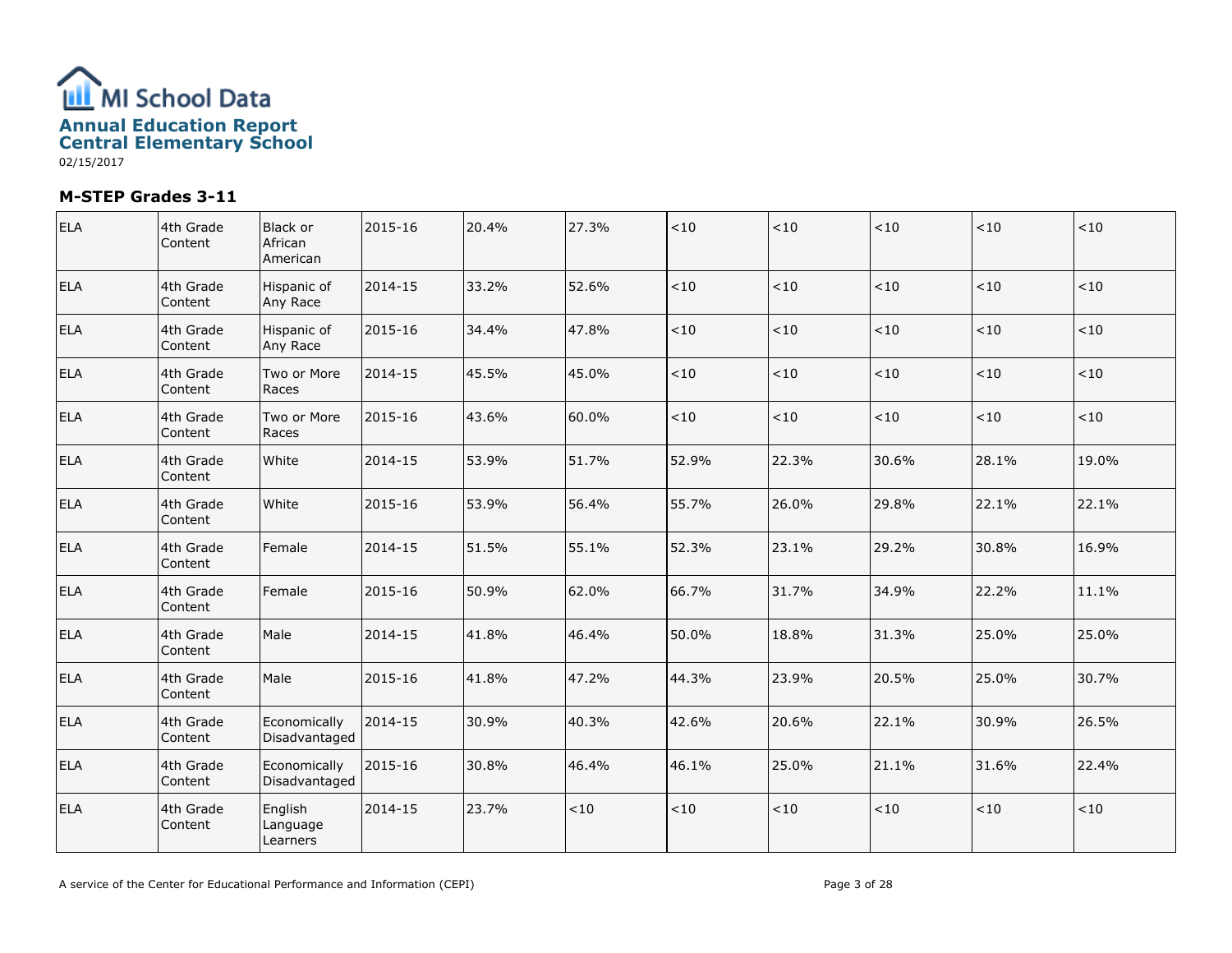

| <b>ELA</b>  | 4th Grade<br>Content | English<br>Language<br>Learners      | 2015-16 | 24.3% | $<10$ | $<\!10$ | $<10$ | $<10$ | $<10$ | < 10    |
|-------------|----------------------|--------------------------------------|---------|-------|-------|---------|-------|-------|-------|---------|
| <b>ELA</b>  | 4th Grade<br>Content | Students With<br><b>Disabilities</b> | 2014-15 | 17.2% | 22.9% | 26.7%   | 13.3% | 13.3% | 46.7% | 26.7%   |
| <b>ELA</b>  | 4th Grade<br>Content | Students With<br><b>Disabilities</b> | 2015-16 | 17.5% | 15.9% | 21.4%   | 7.1%  | 14.3% | 21.4% | 57.1%   |
| Mathematics | 3rd Grade<br>Content | All Students                         | 2014-15 | 48.8% | 56.4% | 53.0%   | 19.2% | 33.8% | 31.1% | 15.9%   |
| Mathematics | 3rd Grade<br>Content | <b>All Students</b>                  | 2015-16 | 45.2% | 44.9% | 47.7%   | 16.1% | 31.5% | 38.3% | 14.1%   |
| Mathematics | 3rd Grade<br>Content | Asian                                | 2015-16 | 73.1% | $<10$ | $<10$   | $<10$ | < 10  | $<10$ | ${<}10$ |
| Mathematics | 3rd Grade<br>Content | Black or<br>African<br>American      | 2014-15 | 20.3% | 26.1% | 30.0%   | 10.0% | 20.0% | 30.0% | 40.0%   |
| Mathematics | 3rd Grade<br>Content | Black or<br>African<br>American      | 2015-16 | 17.9% | 40.0% | < 10    | $<10$ | $<10$ | $<10$ | < 10    |
| Mathematics | 3rd Grade<br>Content | Hispanic of<br>Any Race              | 2014-15 | 35.7% | 47.1% | $<10$   | $<10$ | $<10$ | < 10  | $<\!10$ |
| Mathematics | 3rd Grade<br>Content | Hispanic of<br>Any Race              | 2015-16 | 31.6% | 24.1% | $<\!10$ | $<10$ | $<10$ | $<10$ | $<\!10$ |
| Mathematics | 3rd Grade<br>Content | Two or More<br>Races                 | 2014-15 | 43.6% | 44.4% | $<\!10$ | $<10$ | $<10$ | $<10$ | $<10$   |
| Mathematics | 3rd Grade<br>Content | Two or More<br>Races                 | 2015-16 | 40.8% | 19.2% | 18.8%   | 6.3%  | 12.5% | 37.5% | 43.8%   |
| Mathematics | 3rd Grade<br>Content | White                                | 2014-15 | 57.3% | 58.9% | 56.2%   | 20.0% | 36.2% | 30.8% | 13.1%   |
| Mathematics | 3rd Grade<br>Content | White                                | 2015-16 | 53.2% | 48.4% | 53.7%   | 17.9% | 35.8% | 35.8% | 10.6%   |

A service of the Center for Educational Performance and Information (CEPI)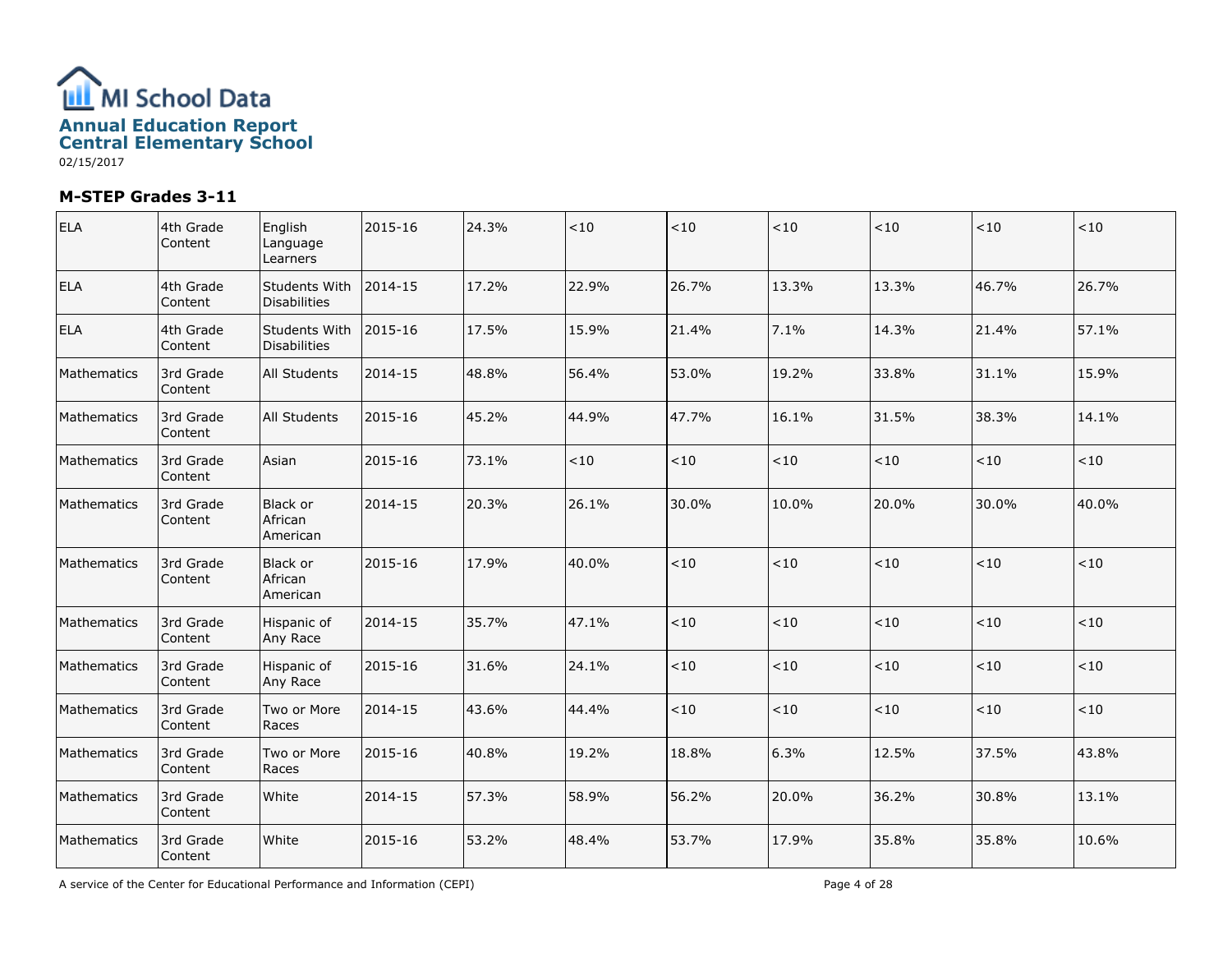

| Mathematics | 3rd Grade<br>Content | Female                                      | 2014-15 | 48.1% | 56.4% | 52.2% | 14.9% | 37.3% | 34.3% | 13.4%   |
|-------------|----------------------|---------------------------------------------|---------|-------|-------|-------|-------|-------|-------|---------|
| Mathematics | 3rd Grade<br>Content | Female                                      | 2015-16 | 43.7% | 41.5% | 38.3% | 9.9%  | 28.4% | 43.2% | 18.5%   |
| Mathematics | 3rd Grade<br>Content | Male                                        | 2014-15 | 49.5% | 56.4% | 53.6% | 22.6% | 31.0% | 28.6% | 17.9%   |
| Mathematics | 3rd Grade<br>Content | Male                                        | 2015-16 | 46.6% | 48.4% | 58.8% | 23.5% | 35.3% | 32.4% | 8.8%    |
| Mathematics | 3rd Grade<br>Content | Economically<br>Disadvantaged               | 2014-15 | 33.5% | 44.4% | 40.5% | 12.7% | 27.8% | 36.7% | 22.8%   |
| Mathematics | 3rd Grade<br>Content | Economically<br>Disadvantaged               | 2015-16 | 30.1% | 32.7% | 39.3% | 13.1% | 26.2% | 38.1% | 22.6%   |
| Mathematics | 3rd Grade<br>Content | English<br>Language<br>Learners             | 2014-15 | 37.0% | 54.5% | < 10  | < 10  | < 10  | < 10  | < 10    |
| Mathematics | 3rd Grade<br>Content | English<br>Language<br>Learners             | 2015-16 | 37.8% | < 10  | < 10  | $<10$ | $<10$ | $<10$ | < 10    |
| Mathematics | 3rd Grade<br>Content | Students With<br><b>Disabilities</b>        | 2014-15 | 24.5% | 30.4% | 41.2% | 23.5% | 17.6% | 23.5% | 35.3%   |
| Mathematics | 3rd Grade<br>Content | <b>Students With</b><br><b>Disabilities</b> | 2015-16 | 21.4% | 24.2% | $<10$ | $<10$ | $<10$ | < 10  | $<\!10$ |
| Mathematics | 4th Grade<br>Content | All Students                                | 2014-15 | 41.4% | 43.6% | 40.0% | 12.4% | 27.6% | 42.8% | 17.2%   |
| Mathematics | 4th Grade<br>Content | All Students                                | 2015-16 | 44.0% | 49.6% | 47.0% | 21.2% | 25.8% | 43.7% | 9.3%    |
| Mathematics | 4th Grade<br>Content | Asian                                       | 2014-15 | 69.7% | ~10   | < 10  | $<10$ | $<10$ | ~10   | $<\!10$ |
| Mathematics | 4th Grade<br>Content | Black or<br>African<br>American             | 2014-15 | 13.2% | 14.3% | 0.0%  | 0.0%  | 0.0%  | 40.0% | 60.0%   |

A service of the Center for Educational Performance and Information (CEPI)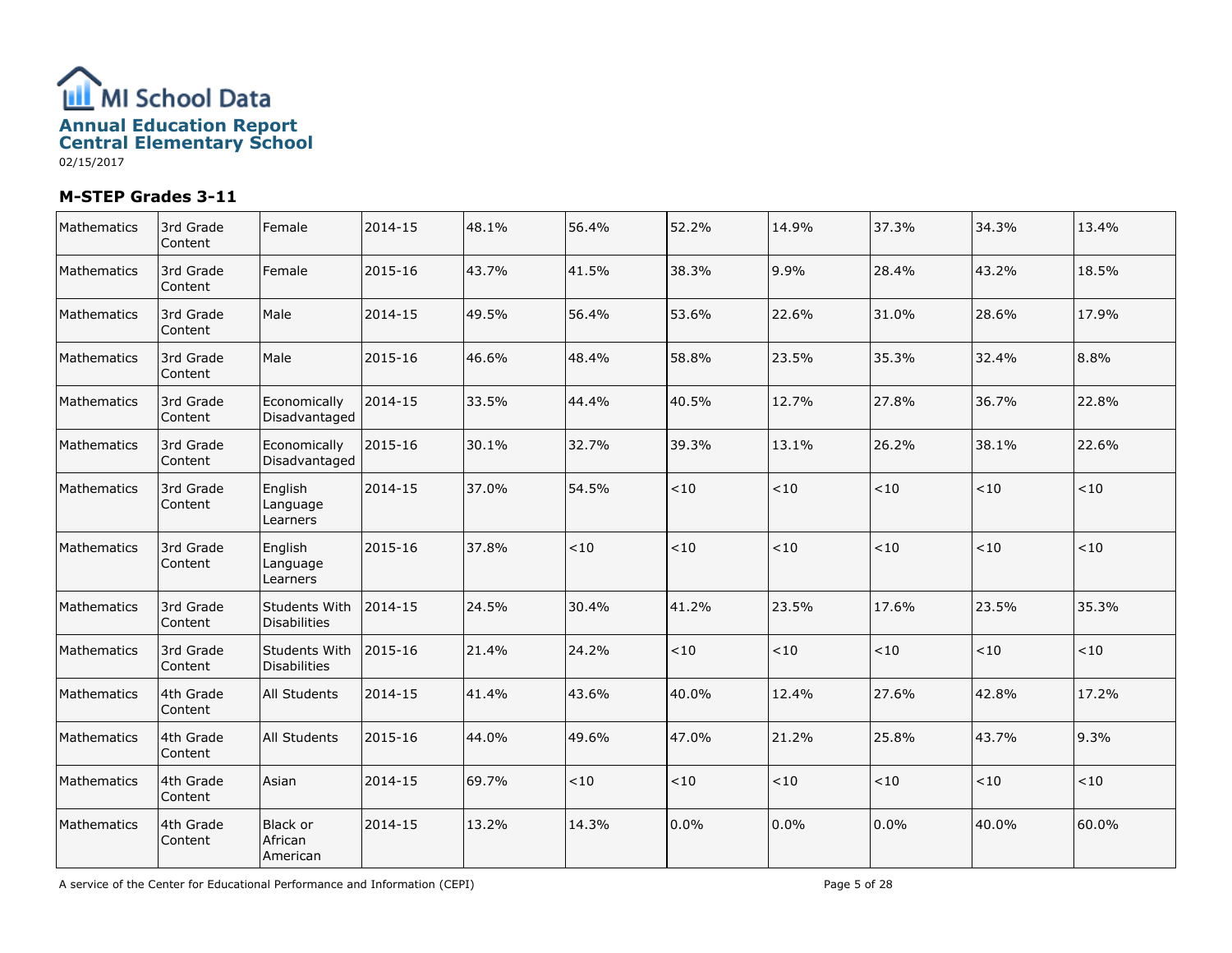

| Mathematics | 4th Grade<br>Content | Black or<br>African<br>American | 2015-16 | 15.1% | 17.4% | < 10    | $<10$   | < 10    | ~10   | < 10    |
|-------------|----------------------|---------------------------------|---------|-------|-------|---------|---------|---------|-------|---------|
| Mathematics | 4th Grade<br>Content | Hispanic of<br>Any Race         | 2014-15 | 27.1% | 21.1% | < 10    | < 10    | $<10$   | $<10$ | $<10$   |
| Mathematics | 4th Grade<br>Content | Hispanic of<br>Any Race         | 2015-16 | 30.6% | 47.8% | $<\!10$ | $<\!10$ | $<\!10$ | $<10$ | $<\!10$ |
| Mathematics | 4th Grade<br>Content | Two or More<br>Races            | 2014-15 | 38.2% | 35.0% | < 10    | $<10$   | $<10$   | ~10   | < 10    |
| Mathematics | 4th Grade<br>Content | Two or More<br>Races            | 2015-16 | 39.1% | 60.0% | < 10    | < 10    | < 10    | < 10  | $<10$   |
| Mathematics | 4th Grade<br>Content | White                           | 2014-15 | 49.3% | 45.8% | 43.8%   | 13.2%   | 30.6%   | 43.0% | 13.2%   |
| Mathematics | 4th Grade<br>Content | White                           | 2015-16 | 52.3% | 51.2% | 47.3%   | 22.1%   | 25.2%   | 42.7% | 9.9%    |
| Mathematics | 4th Grade<br>Content | Female                          | 2014-15 | 40.3% | 40.1% | 30.8%   | 10.8%   | 20.0%   | 49.2% | 20.0%   |
| Mathematics | 4th Grade<br>Content | Female                          | 2015-16 | 42.1% | 47.3% | 50.8%   | 12.7%   | 38.1%   | 39.7% | 9.5%    |
| Mathematics | 4th Grade<br>Content | Male                            | 2014-15 | 42.4% | 46.9% | 47.5%   | 13.8%   | 33.8%   | 37.5% | 15.0%   |
| Mathematics | 4th Grade<br>Content | Male                            | 2015-16 | 45.8% | 51.7% | 44.3%   | 27.3%   | 17.0%   | 46.6% | 9.1%    |
| Mathematics | 4th Grade<br>Content | Economically<br>Disadvantaged   | 2014-15 | 25.4% | 32.1% | 27.9%   | 5.9%    | 22.1%   | 51.5% | 20.6%   |
| Mathematics | 4th Grade<br>Content | Economically<br>Disadvantaged   | 2015-16 | 27.9% | 42.0% | 36.8%   | 14.5%   | 22.4%   | 51.3% | 11.8%   |
| Mathematics | 4th Grade<br>Content | English<br>Language<br>Learners | 2014-15 | 22.1% | < 10  | < 10    | $<10$   | < 10    | $<10$ | < 10    |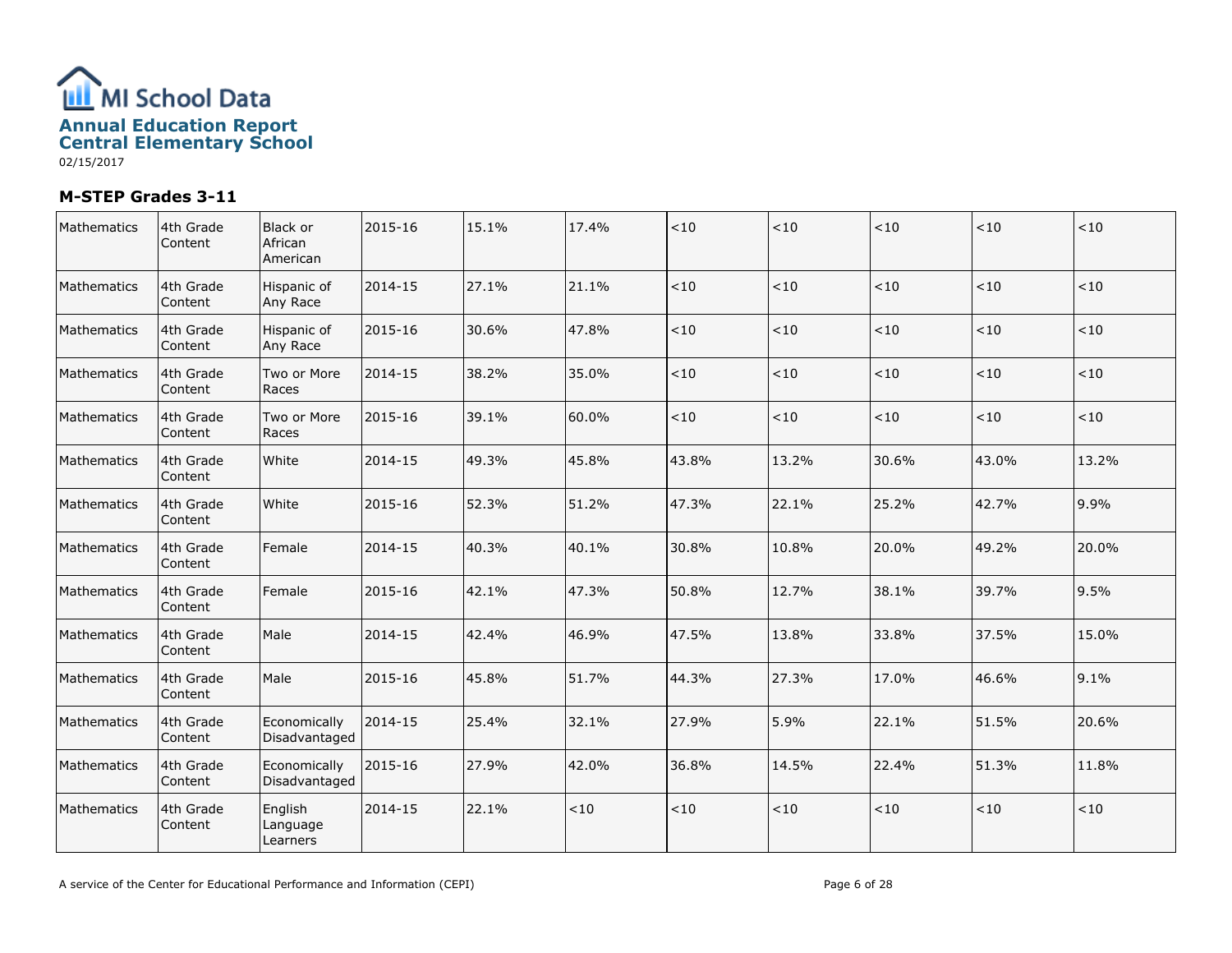

| Mathematics | 4th Grade<br>Content | English<br>Language<br>Learners      | 2015-16 | 27.4% | $<\!10$ | $<10$   | < 10  | < 10    | $<\!10$ | < 10    |
|-------------|----------------------|--------------------------------------|---------|-------|---------|---------|-------|---------|---------|---------|
| Mathematics | 4th Grade<br>Content | Students With<br><b>Disabilities</b> | 2014-15 | 17.2% | 17.1%   | 13.3%   | 0.0%  | 13.3%   | 60.0%   | 26.7%   |
| Mathematics | 4th Grade<br>Content | Students With<br><b>Disabilities</b> | 2015-16 | 19.2% | 15.9%   | 7.1%    | 0.0%  | 7.1%    | 57.1%   | 35.7%   |
| Science     | 4th Grade<br>Content | <b>All Students</b>                  | 2014-15 | 12.4% | 15.1%   | 19.3%   | 11.0% | 8.3%    | 41.4%   | 39.3%   |
| Science     | 4th Grade<br>Content | All Students                         | 2015-16 | 14.7% | 19.1%   | 21.9%   | 13.9% | 7.9%    | 36.4%   | 41.7%   |
| Science     | 4th Grade<br>Content | Asian                                | 2014-15 | 23.9% | < 10    | < 10    | < 10  | < 10    | $<10$   | ${<}10$ |
| Science     | 4th Grade<br>Content | Black or<br>African<br>American      | 2014-15 | 2.0%  | 7.1%    | 10.0%   | 0.0%  | 10.0%   | 10.0%   | 80.0%   |
| Science     | 4th Grade<br>Content | Black or<br>African<br>American      | 2015-16 | 2.4%  | 4.8%    | $<\!10$ | < 10  | < 10    | $<10$   | < 10    |
| Science     | 4th Grade<br>Content | Hispanic of<br>Any Race              | 2014-15 | 5.5%  | 5.3%    | $<$ 10  | < 10  | $<\!10$ | $<10$   | $<\!10$ |
| Science     | 4th Grade<br>Content | Hispanic of<br>Any Race              | 2015-16 | 6.6%  | 13.0%   | $<\!10$ | < 10  | $<\!10$ | $<10$   | $<10$   |
| Science     | 4th Grade<br>Content | Two or More<br>Races                 | 2014-15 | 11.8% | 25.0%   | $<\!10$ | < 10  | $<\!10$ | $<10$   | ${<}10$ |
| Science     | 4th Grade<br>Content | Two or More<br>Races                 | 2015-16 | 12.5% | 26.7%   | $<\!10$ | $<10$ | < 10    | $<10$   | <10     |
| Science     | 4th Grade<br>Content | White                                | 2014-15 | 15.4% | 15.0%   | 18.2%   | 9.9%  | 8.3%    | 45.5%   | 36.4%   |
| Science     | 4th Grade<br>Content | White                                | 2015-16 | 18.4% | 19.8%   | 22.9%   | 14.5% | 8.4%    | 36.6%   | 40.5%   |

A service of the Center for Educational Performance and Information (CEPI)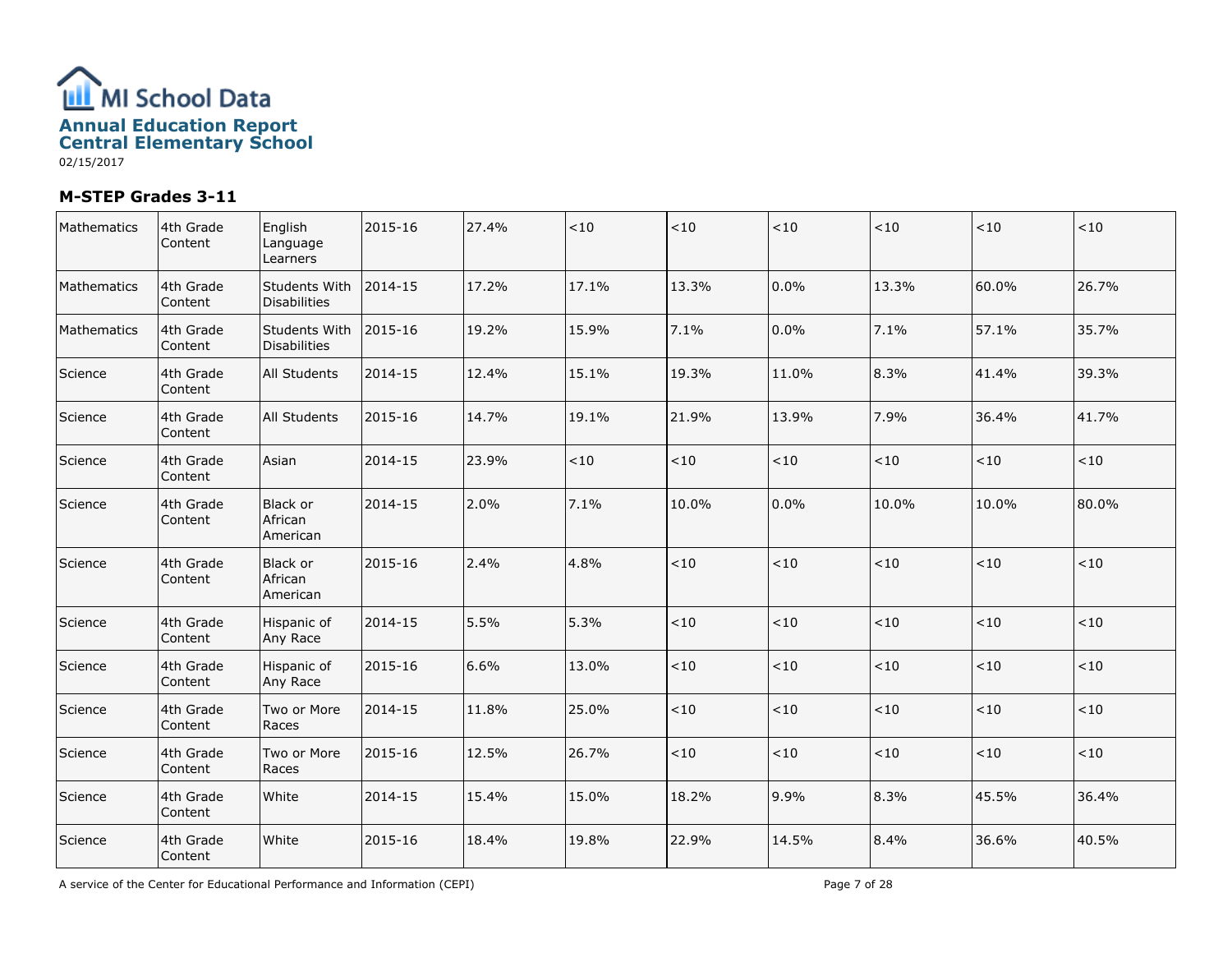

| Science | 4th Grade<br>Content  | Female                               | 2014-15 | 10.4% | 12.1% | 18.5% | 10.8% | 7.7%     | 38.5% | 43.1% |
|---------|-----------------------|--------------------------------------|---------|-------|-------|-------|-------|----------|-------|-------|
| Science | 4th Grade<br>Content  | Female                               | 2015-16 | 13.0% | 14.5% | 19.0% | 14.3% | 4.8%     | 34.9% | 46.0% |
| Science | 4th Grade<br>Content  | Male                                 | 2014-15 | 14.3% | 17.9% | 20.0% | 11.3% | 8.8%     | 43.8% | 36.3% |
| Science | 4th Grade<br>Content  | Male                                 | 2015-16 | 16.4% | 23.5% | 23.9% | 13.6% | 10.2%    | 37.5% | 38.6% |
| Science | 4th Grade<br> Content | Economically<br>Disadvantaged        | 2014-15 | 5.5%  | 11.2% | 14.7% | 8.8%  | 5.9%     | 39.7% | 45.6% |
| Science | 4th Grade<br> Content | Economically<br>Disadvantaged        | 2015-16 | 6.6%  | 13.6% | 11.8% | 5.3%  | 6.6%     | 40.8% | 47.4% |
| Science | 4th Grade<br>Content  | English<br>Language<br>Learners      | 2014-15 | 2.2%  | $<10$ | $<10$ | < 10  | $<10$    | < 10  | <10   |
| Science | 4th Grade<br>Content  | English<br>Language<br>Learners      | 2015-16 | 2.9%  | < 10  | < 10  | < 10  | < 10     | < 10  | <10   |
| Science | 4th Grade<br> Content | Students With<br><b>Disabilities</b> | 2014-15 | 4.6%  | 5.7%  | 13.3% | 6.7%  | 6.7%     | 46.7% | 40.0% |
| Science | 4th Grade<br>Content  | Students With<br><b>Disabilities</b> | 2015-16 | 5.3%  | 4.5%  | 7.1%  | 7.1%  | $ 0.0\%$ | 14.3% | 78.6% |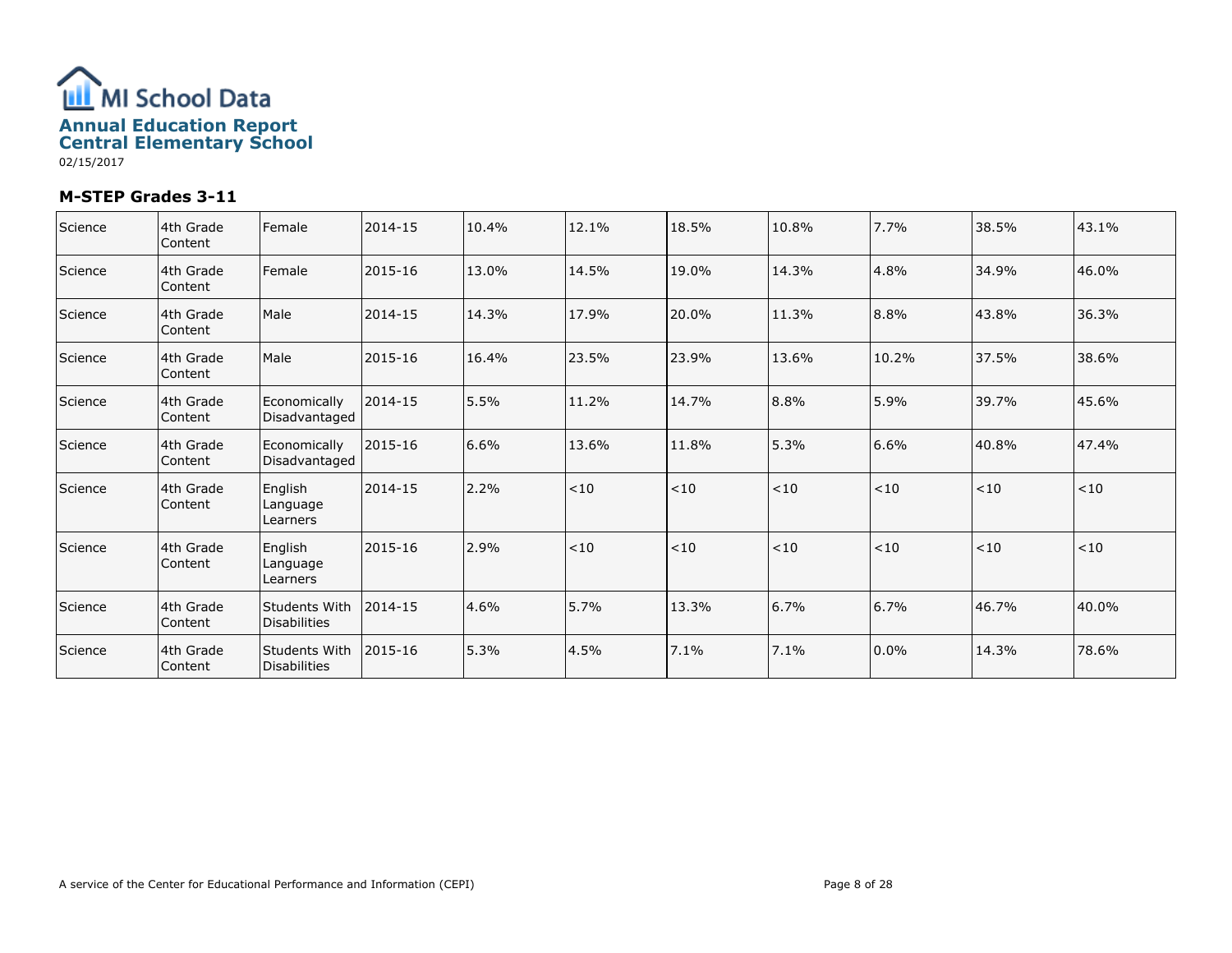

#### **SAT**

| Location<br>Name | School Year | Subject | Student'<br>Group | Mean SAT<br>Score | Benchmark | Met or<br>Exceeded | % Met or<br>Exceeded | Did Not Meet % Did Not | Meet | Number'<br>Assessed |
|------------------|-------------|---------|-------------------|-------------------|-----------|--------------------|----------------------|------------------------|------|---------------------|
|------------------|-------------|---------|-------------------|-------------------|-----------|--------------------|----------------------|------------------------|------|---------------------|

No Data to Display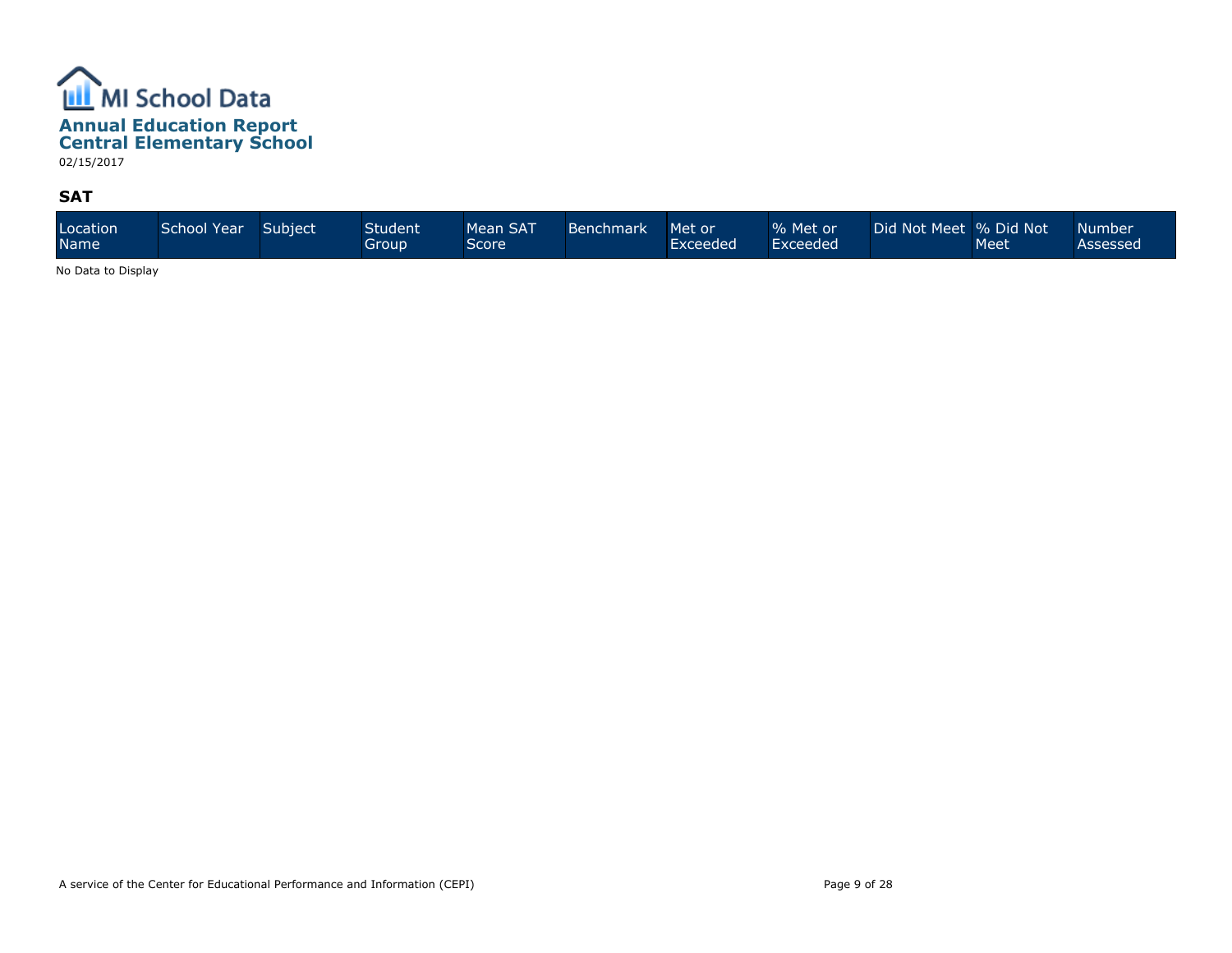

# **MI-Access Functional Independence**

| Subject     | Grade                | Testing Group School Year           |         | <b>State Percent</b><br><b>Students</b><br>Proficient | <b>District</b><br>Percent<br><b>Students</b><br>Proficient | School Percent Percent<br><b>Students</b><br>Proficient | Surpassed | Percent<br>Attained | Percent<br>Emerging |
|-------------|----------------------|-------------------------------------|---------|-------------------------------------------------------|-------------------------------------------------------------|---------------------------------------------------------|-----------|---------------------|---------------------|
| ELA         | 3rd Grade<br>Content | <b>All Students</b>                 | 2015-16 | 86.0%                                                 | < 10                                                        | < 10                                                    | < 10      | < 10                | $<10$               |
| Mathematics | 3rd Grade<br>Content | <b>All Students</b>                 | 2015-16 | 64.9%                                                 | < 10                                                        | < 10                                                    | $<$ 10    | < 10                | $<10$               |
| <b>ELA</b>  | 3rd Grade<br>Content | White                               | 2015-16 | 87.2%                                                 | < 10                                                        | < 10                                                    | <10       | < 10                | $<10$               |
| Mathematics | 3rd Grade<br>Content | White                               | 2015-16 | 67.3%                                                 | < 10                                                        | < 10                                                    | <10       | < 10                | <10                 |
| <b>ELA</b>  | 3rd Grade<br>Content | Male                                | 2015-16 | 86.2%                                                 | < 10                                                        | < 10                                                    | <10       | < 10                | $<10$               |
| Mathematics | 3rd Grade<br>Content | Male                                | 2015-16 | 66.6%                                                 | < 10                                                        | < 10                                                    | <10       | < 10                | $<10$               |
| <b>ELA</b>  | 3rd Grade<br>Content | Economically<br>Disadvantaged       | 2015-16 | 85.6%                                                 | < 10                                                        | < 10                                                    | < 10      | < 10                | $<10$               |
| Mathematics | 3rd Grade<br>Content | Economically<br>Disadvantaged       | 2015-16 | 65.3%                                                 | $<10$                                                       | < 10                                                    | < 10      | < 10                | $<\!10$             |
| <b>ELA</b>  | 4th Grade<br>Content | <b>All Students</b>                 | 2015-16 | 78.2%                                                 | < 10                                                        | < 10                                                    | $<$ 10    | < 10                | $<10$               |
| Mathematics | 4th Grade<br>Content | <b>All Students</b>                 | 2015-16 | 73.2%                                                 | < 10                                                        | < 10                                                    | $<$ 10    | $<10$               | $<10$               |
| Science     | 4th Grade<br>Content | <b>All Students</b>                 | 2015-16 | 54.3%                                                 | <10                                                         | < 10                                                    | < 10      | < 10                | $<\!10$             |
| <b>ELA</b>  | 4th Grade<br>Content | <b>Black or African</b><br>American | 2015-16 | 71.6%                                                 | < 10                                                        | < 10                                                    | $<$ 10    | < 10                | $<10$               |
| Mathematics | 4th Grade<br>Content | <b>Black or African</b><br>American | 2015-16 | 66.0%                                                 | < 10                                                        | < 10                                                    | $<$ 10    | < 10                | $<10$               |

A service of the Center for Educational Performance and Information (CEPI)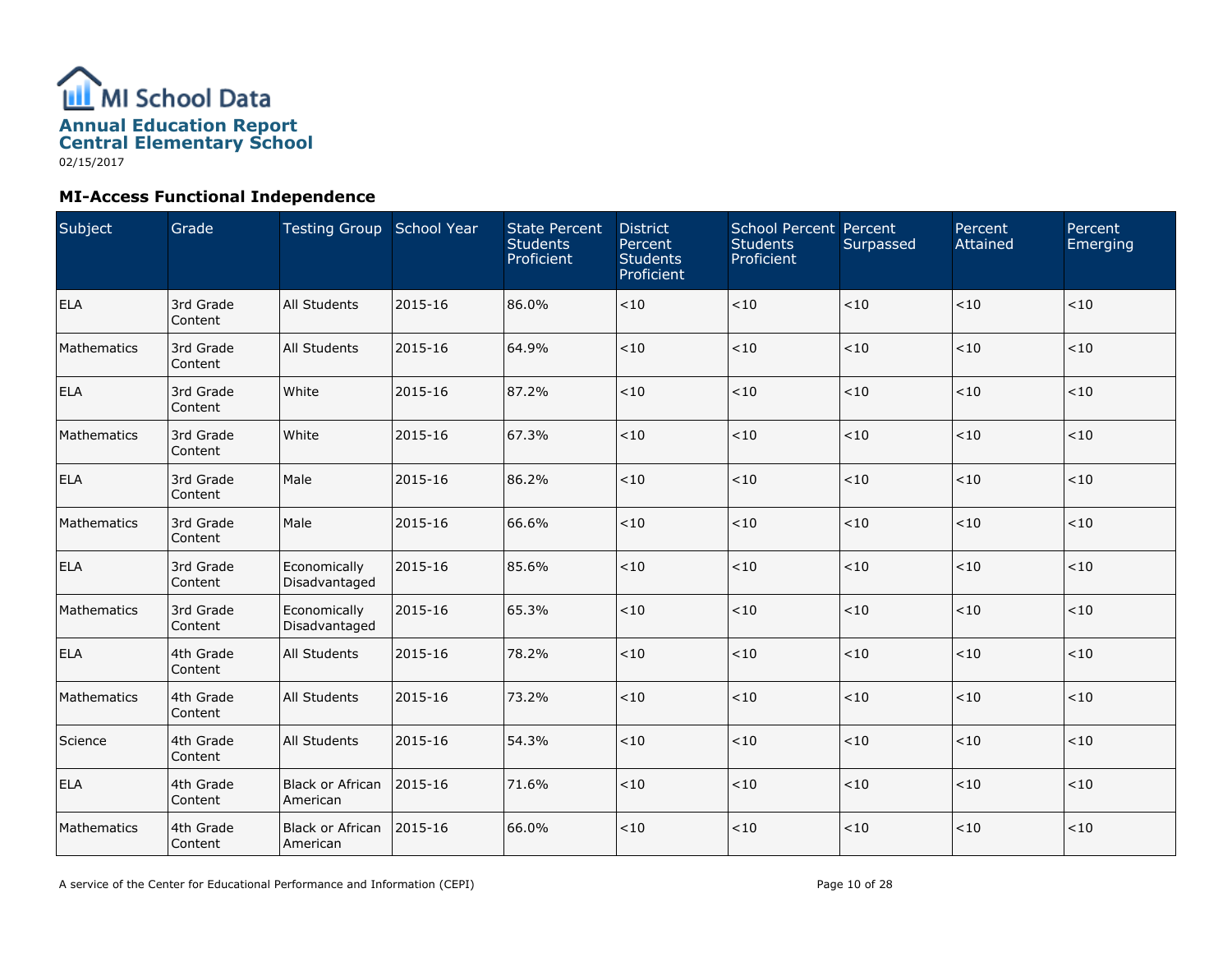

# **MI-Access Functional Independence**

| Science     | 4th Grade<br>Content | Black or African<br>American  | 2015-16 | 44.4% | < 10 | < 10 | $<10$  | $<10$ | < 10  |
|-------------|----------------------|-------------------------------|---------|-------|------|------|--------|-------|-------|
| <b>ELA</b>  | 4th Grade<br>Content | White                         | 2015-16 | 80.7% | < 10 | <10  | < 10   | < 10  | < 10  |
| Mathematics | 4th Grade<br>Content | White                         | 2015-16 | 76.8% | < 10 | < 10 | $<$ 10 | < 10  | < 10  |
| Science     | 4th Grade<br>Content | White                         | 2015-16 | 59.6% | < 10 | < 10 | < 10   | < 10  | < 10  |
| <b>ELA</b>  | 4th Grade<br>Content | Female                        | 2015-16 | 78.5% | < 10 | <10  | < 10   | $<10$ | $<10$ |
| Mathematics | 4th Grade<br>Content | l Female                      | 2015-16 | 69.0% | < 10 | < 10 | < 10   | < 10  | $<10$ |
| Science     | 4th Grade<br>Content | Female                        | 2015-16 | 51.0% | < 10 | < 10 | $<$ 10 | < 10  | < 10  |
| ELA         | 4th Grade<br>Content | Economically<br>Disadvantaged | 2015-16 | 79.1% | < 10 | <10  | < 10   | <10   | < 10  |
| Mathematics | 4th Grade<br>Content | Economically<br>Disadvantaged | 2015-16 | 73.3% | < 10 | <10  | < 10   | < 10  | $<10$ |
| Science     | 4th Grade<br>Content | Economically<br>Disadvantaged | 2015-16 | 55.7% | < 10 | < 10 | < 10   | < 10  | < 10  |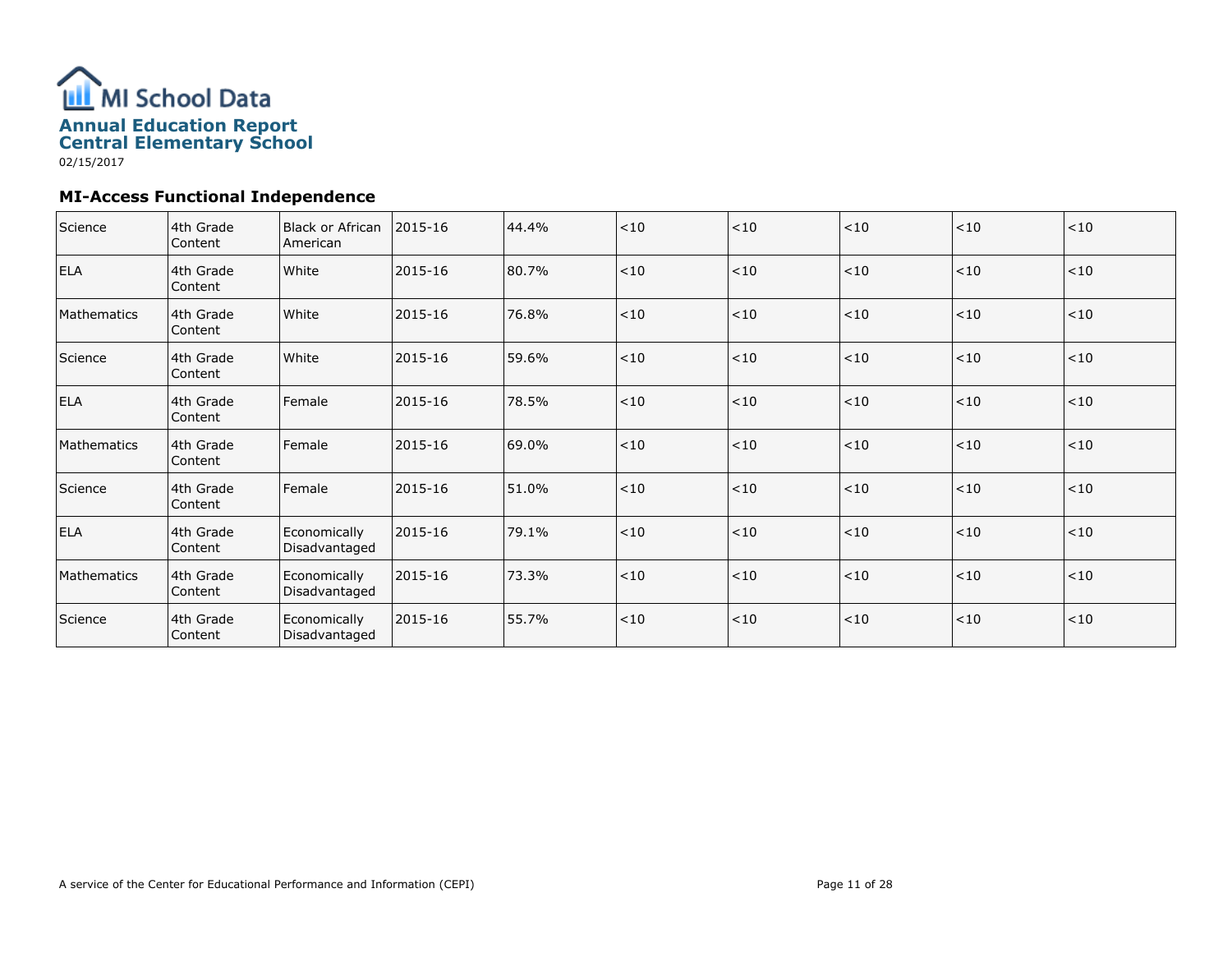

# **MI-Access Supported Independence**

| Subject<br>Testing Group School Year<br>Grade<br>State Percent<br><b>Students</b><br>Proficient | School Percent Percent<br>District<br><b>Students</b><br>Percent<br>Proficient<br><b>Students</b><br>Proficient | Surpassed | Percent<br>Attained | Percent<br>Emerging |
|-------------------------------------------------------------------------------------------------|-----------------------------------------------------------------------------------------------------------------|-----------|---------------------|---------------------|
|-------------------------------------------------------------------------------------------------|-----------------------------------------------------------------------------------------------------------------|-----------|---------------------|---------------------|

No Data to Display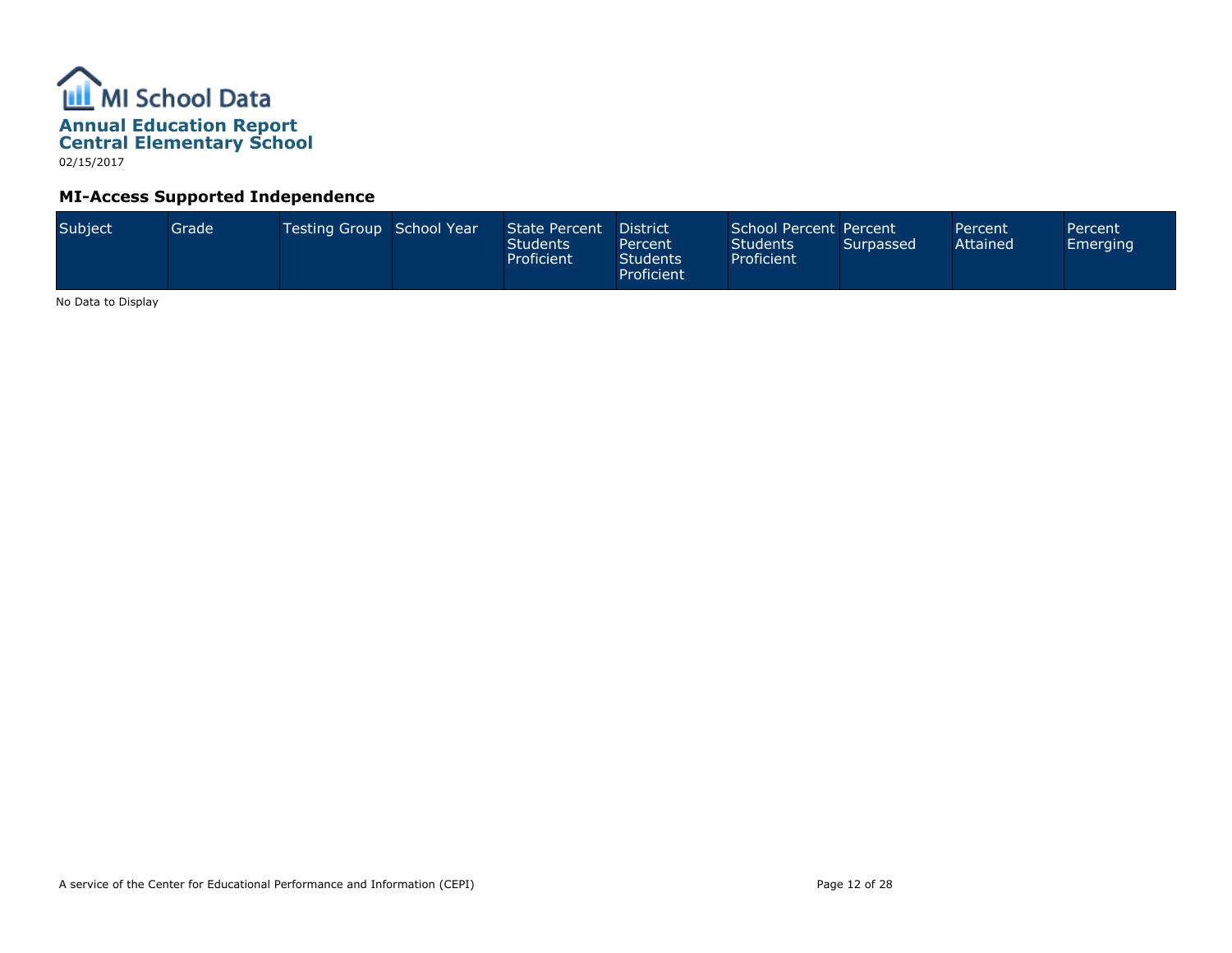

## **MI-Access Participation**

| Subject<br>Testing Group School Year<br>Grade <sup>1</sup> |  | State Percent<br><b>Students</b><br>Proficient | District <sup>1</sup><br>Percent<br><b>Students</b><br>Proficient | School Percent Percent<br><b>Students</b><br>Proficient | Surpassed | Percent<br>Attained | Percent<br>Emerging |
|------------------------------------------------------------|--|------------------------------------------------|-------------------------------------------------------------------|---------------------------------------------------------|-----------|---------------------|---------------------|
|------------------------------------------------------------|--|------------------------------------------------|-------------------------------------------------------------------|---------------------------------------------------------|-----------|---------------------|---------------------|

No Data to Display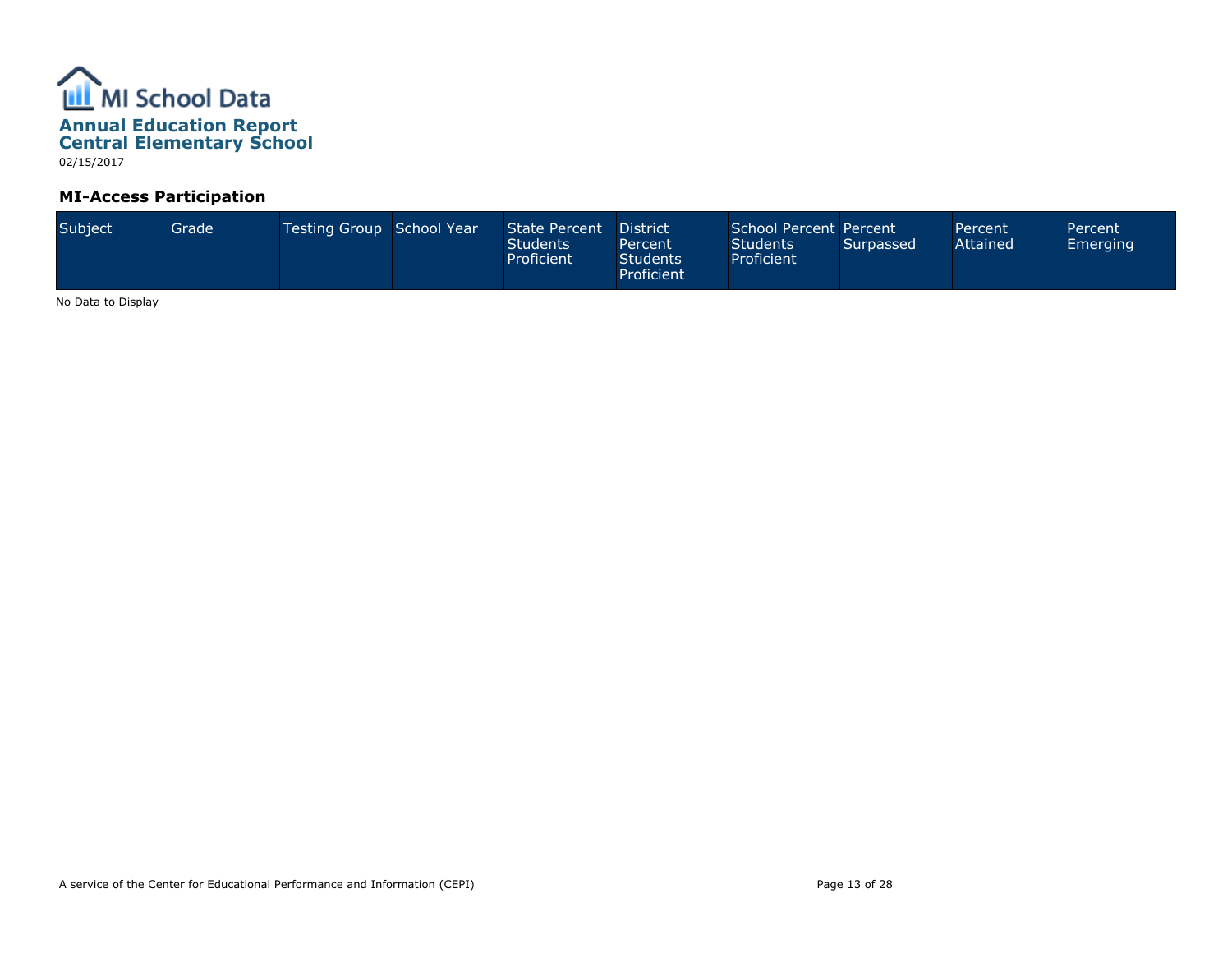

02/15/2017

# **Accountability Details Subject Data**

| Testing<br>Group                                | Subject            | <b>State Tested</b><br>Total | State Percent District<br>Proficient | <b>Tested Total</b> | <b>District</b><br>Percent<br>Proficient* | <b>School Tested School</b><br><b>Total</b> | Percent<br>Proficient** |
|-------------------------------------------------|--------------------|------------------------------|--------------------------------------|---------------------|-------------------------------------------|---------------------------------------------|-------------------------|
| All Students                                    | <b>ELA</b>         | 98.7%                        | 69.6%                                | 99.0%               | 76.2%                                     | 100.0%                                      | 73.4%                   |
| All Students                                    | Mathematics        | 98.6%                        | 62.1%                                | 99.0%               | 64.1%                                     | 100.0%                                      | 71.8%                   |
| All Students                                    | Science            | 98.1%                        | 50.0%                                | 98.8%               | 59.7%                                     | 100.0%                                      | 46.4%                   |
| All Students                                    | Social Studies     | 98.1%                        | 59.3%                                | 98.0%               | 71.3%                                     | N/A                                         | N/A                     |
| Bottom 30%                                      | <b>ELA</b>         | N/A                          | 25.1%                                | N/A                 | 21.3%                                     | N/A                                         | 11.1%                   |
| Bottom 30%                                      | Mathematics        | N/A                          | 19.0%                                | N/A                 | 13.3%                                     | N/A                                         | 11.1%                   |
| Bottom 30%                                      | Science            | N/A                          | 9.8%                                 | N/A                 | 11.8%                                     | N/A                                         | 0.0%                    |
| Bottom 30%                                      | Social Studies     | N/A                          | 13.3%                                | N/A                 | 18.2%                                     | N/A                                         | N/A                     |
| American<br>Indian or<br>Alaska Native          | <b>ELA</b>         | 98.4%                        | 63.4%                                | $30$                | $30$                                      | N/A                                         | N/A                     |
| American<br>Indian or<br>Alaska Native          | <b>Mathematics</b> | 98.4%                        | 55.9%                                | $30$                | $30$                                      | N/A                                         | N/A                     |
| American<br>Indian or<br>Alaska Native          | Science            | 98.0%                        | 46.3%                                | $30$                | $30$                                      | N/A                                         | N/A                     |
| American<br>Indian or<br>Alaska Native          | Social Studies     | 97.3%                        | 54.5%                                | $30$                | $30$                                      | N/A                                         | N/A                     |
| Asian                                           | <b>ELA</b>         | 99.3%                        | 84.3%                                | $30$                | $30$                                      | $30$                                        | $30$                    |
| Asian                                           | <b>Mathematics</b> | 99.4%                        | 83.7%                                | $30$                | $30$                                      | $30$                                        | $30$                    |
| Asian                                           | Science            | 99.3%                        | 65.5%                                | $30$                | $30$                                      | N/A                                         | N/A                     |
| Asian                                           | Social Studies     | 99.3%                        | 76.0%                                | $30$                | $30$                                      | N/A                                         | N/A                     |
| Black or African ELA<br>American                |                    | 97.7%                        | 46.9%                                | 100.0%              | 56.6%                                     | $30$                                        | $30$                    |
| <b>Black or African Mathematics</b><br>American |                    | 97.4%                        | 37.3%                                | 100.0%              | 50.6%                                     | $30$                                        | $30$                    |
| Black or African Science<br>American            |                    | 96.5%                        | 23.9%                                | 100.0%              | 40.0%                                     | $30$                                        | $30$                    |
| Black or African Social Studies<br>American     |                    | 96.6%                        | 33.6%                                | 100.0%              | $30$                                      | N/A                                         | N/A                     |
| Hispanic of Any ELA<br>Race                     |                    | 98.8%                        | 60.8%                                | 97.4%               | 72.1%                                     | $30$                                        | $30$                    |
| Hispanic of Any   Mathematics<br>Race           |                    | 98.8%                        | 51.1%                                | 98.1%               | 56.3%                                     | $30$                                        | $30$                    |
| Hispanic of Any Science<br>Race                 |                    | 98.1%                        | 36.7%                                | 100.0%              | 54.2%                                     | $30$                                        | $30$                    |

A service of the Center for Educational Performance and Information (CEPI) A service of the Center for Educational Performance and Information (CEPI)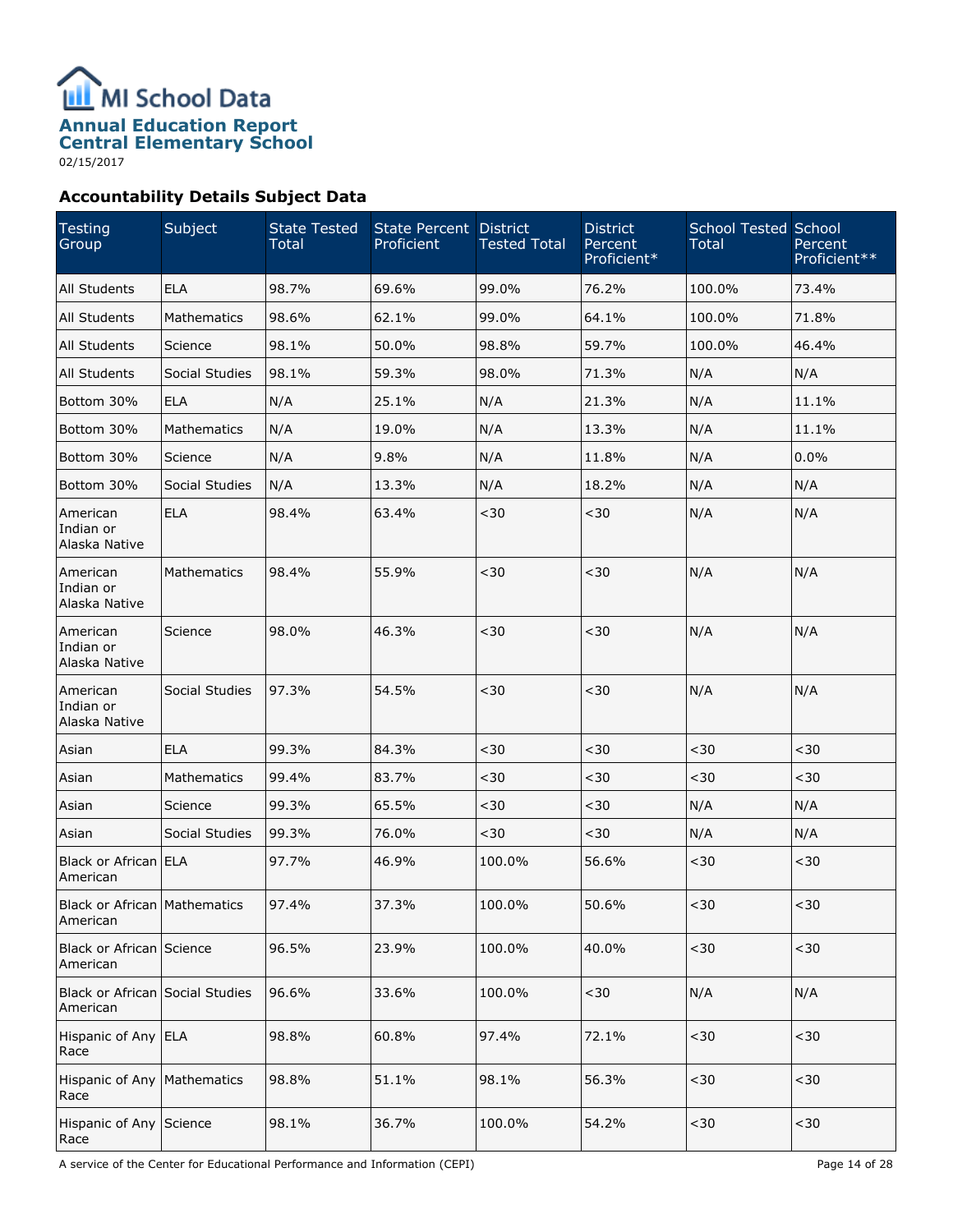

02/15/2017

# **Accountability Details Subject Data**

| Hispanic of Any Social Studies<br>Race                    |                | 98.0% | 47.7% | 96.9%  | 69.0%       | N/A    | N/A   |
|-----------------------------------------------------------|----------------|-------|-------|--------|-------------|--------|-------|
| Native<br>Hawaiian or<br><b>Other Pacific</b><br>Islander | <b>ELA</b>     | 99.5% | 72.4% | $30$   | $30$        | N/A    | N/A   |
| Native<br>Hawaiian or<br><b>Other Pacific</b><br>Islander | Mathematics    | 99.7% | 65.9% | $30$   | $30$        | N/A    | N/A   |
| Native<br>Hawaiian or<br><b>Other Pacific</b><br>Islander | Science        | 99.7% | 59.6% | $30$   | $30$        | N/A    | N/A   |
| Native<br>Hawaiian or<br><b>Other Pacific</b><br>Islander | Social Studies | 99.6% | 65.7% | $30$   | $30$        | N/A    | N/A   |
| Two or More<br>Races                                      | <b>ELA</b>     | 98.9% | 67.8% | 96.0%  | 72.4%       | $30$   | $30$  |
| Two or More<br>Races                                      | Mathematics    | 98.7% | 59.2% | 96.8%  | 55.6%       | $30$   | $30$  |
| Two or More<br>Races                                      | Science        | 98.5% | 45.2% | 93.5%  | 52.4%       | $30$   | $30$  |
| Two or More<br>Races                                      | Social Studies | 98.5% | 57.3% | 91.8%  | 56.8%       | N/A    | N/A   |
| White                                                     | <b>ELA</b>     | 99.0% | 75.6% | 99.1%  | 77.2%       | 100.0% | 74.5% |
| White                                                     | Mathematics    | 98.9% | 68.4% | 99.1%  | 65.3%       | 100.0% | 73.7% |
| White                                                     | Science        | 98.6% | 57.1% | 98.9%  | 61.2%       | 100.0% | 47.7% |
| White                                                     | Social Studies | 98.5% | 65.8% | 98.3%  | 72.9%       | N/A    | N/A   |
| Economically<br>Disadvantaged                             | <b>ELA</b>     | 98.3% | 56.8% | 98.9%  | 65.8%       | 100.0% | 67.7% |
| Economically<br>Disadvantaged                             | Mathematics    | 98.2% | 48.5% | 98.9%  | 55.5%       | 100.0% | 65.8% |
| Economically<br>Disadvantaged                             | Science        | 97.5% | 35.0% | 98.4%  | 51.7%       | 100.0% | 39.5% |
| Economically<br>Disadvantaged                             | Social Studies | 97.5% | 43.9% | 97.3%  | 57.3%       | N/A    | N/A   |
| English<br>Language<br>Learners                           | <b>ELA</b>     | 98.8% | 49.5% | 100.0% | $<$ 30 $\,$ | $30$   | $30$  |
| English<br>Language<br>Learners                           | Mathematics    | 99.0% | 48.4% | 96.7%  | $<$ 30 $\,$ | $30$   | $30$  |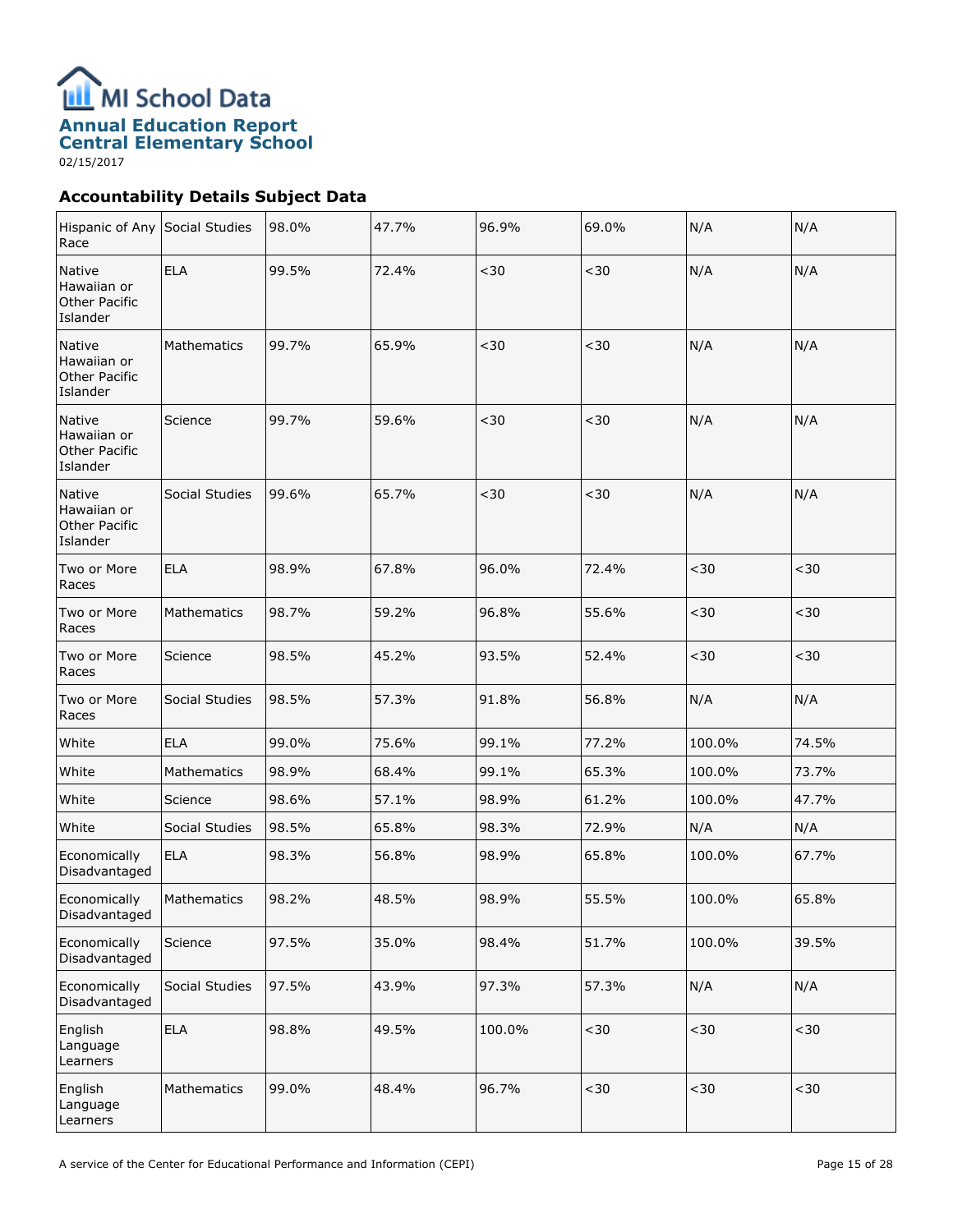

# **Central Elementary School**

02/15/2017

# **Accountability Details Subject Data**

| English<br>Language<br>Learners      | Science            | 98.5% | 22.0% | < 30  | $30$  | $30$ | $30$ |
|--------------------------------------|--------------------|-------|-------|-------|-------|------|------|
| English<br>Language<br>Learners      | Social Studies     | 98.2% | 30.9% | $30$  | $30$  | N/A  | N/A  |
| Students With<br><b>Disabilities</b> | l ELA              | 97.2% | 40.1% | 97.4% | 53.3% | $30$ | $30$ |
| Students With<br><b>Disabilities</b> | <b>Mathematics</b> | 97.1% | 36.5% | 98.2% | 44.6% | $30$ | $30$ |
| Students With<br><b>Disabilities</b> | Science            | 97.0% | 26.5% | 98.4% | 40.6% | $30$ | $30$ |
| Students With<br><b>Disabilities</b> | Social Studies     | 96.6% | 30.8% | 95.9% | 46.6% | N/A  | N/A  |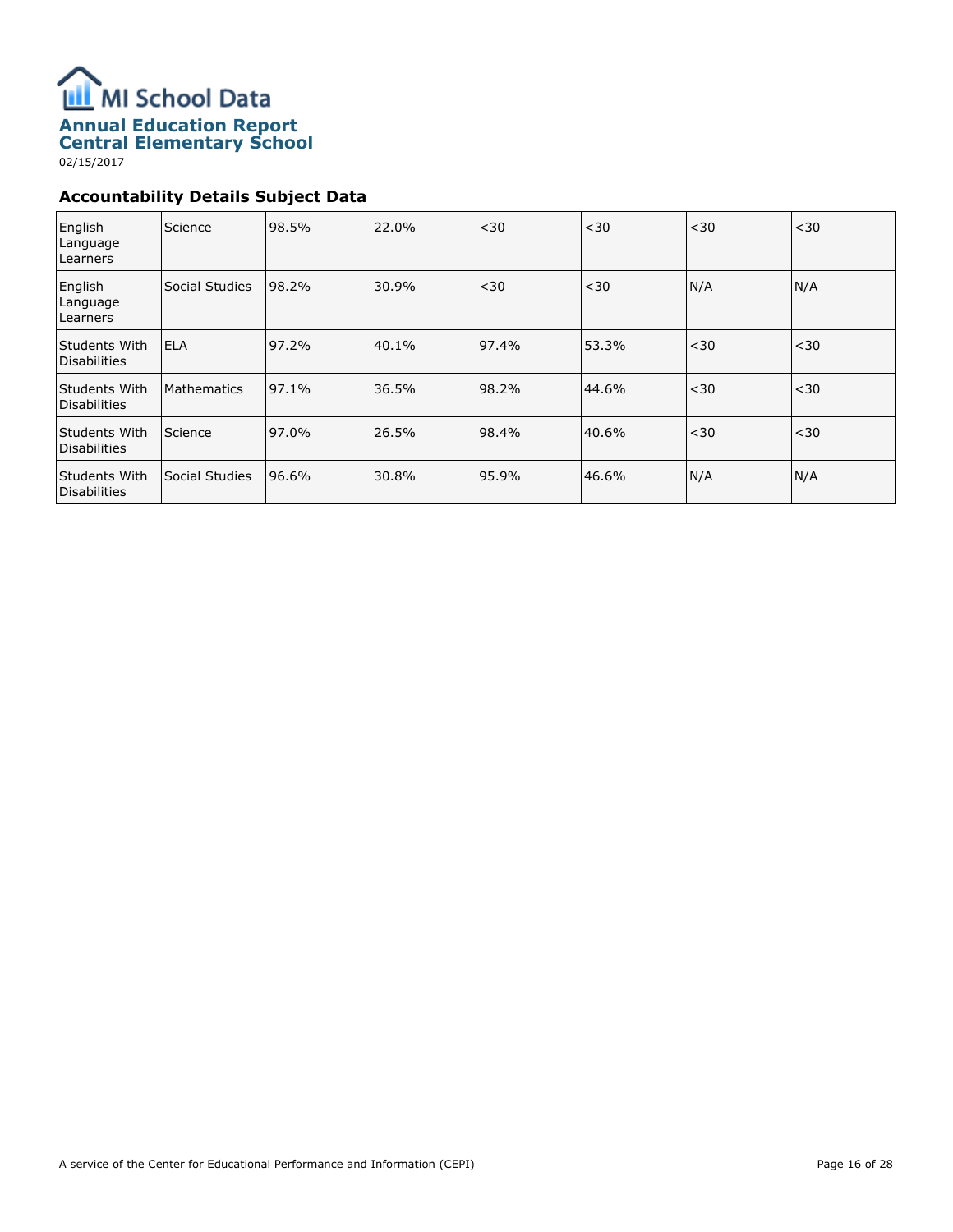

02/15/2017

# **Accountability Details Graduation Data**

| <b>Student Group</b>                                | Statewide | <b>District</b> | School |
|-----------------------------------------------------|-----------|-----------------|--------|
| All Students                                        | 79.79%    | 89.61%          | N/A    |
| American Indian or Alaska<br><b>Native</b>          | 70.88%    | N/A             | N/A    |
| Asian                                               | 90.77%    | N/A             | N/A    |
| <b>Black or African American</b>                    | 67.31%    | N/A             | N/A    |
| Hispanic of Any Race                                | 72.07%    | N/A             | N/A    |
| Native Hawaiian or Other Pacific 76.67%<br>Islander |           | N/A             | N/A    |
| Two or More Races                                   | 74.74%    | N/A             | N/A    |
| White                                               | 83.48%    | 89.53%          | N/A    |
| Female                                              | 83.76%    | N/A             | N/A    |
| Male                                                | 76.00%    | N/A             | N/A    |
| Economically Disadvantaged                          | 67.48%    | 78.08%          | N/A    |
| English Language Learners                           | 72.14%    | N/A             | N/A    |
| <b>Students With Disabilities</b>                   | 57.12%    | 87.10%          | N/A    |
| Bottom 30%                                          | N/A       | N/A             | N/A    |

*\* All data based on students enrolled for a full academic year.*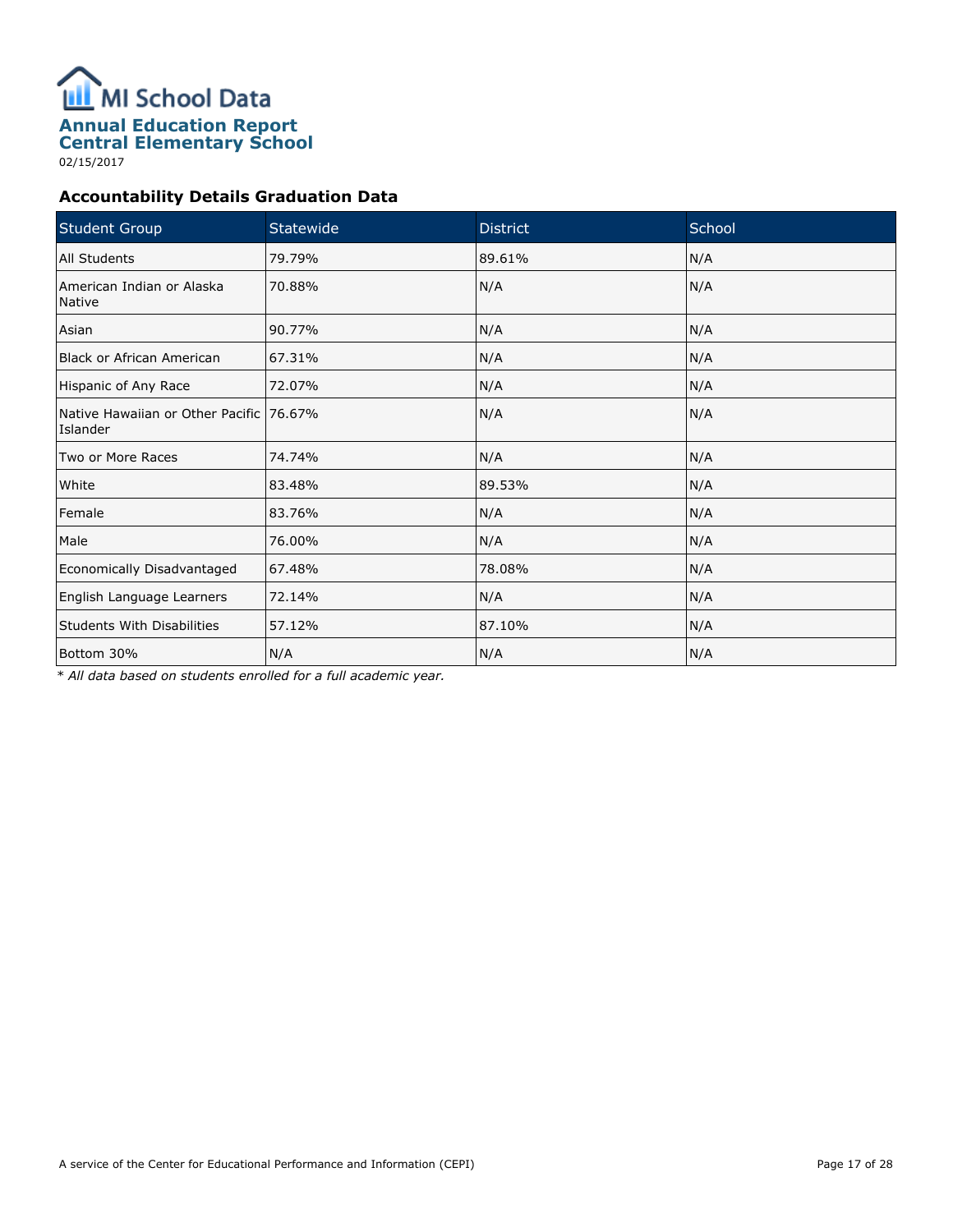

02/15/2017

# **Accountability Details Attendance Data**

| <b>Student Group</b> | Statewide <sup>1</sup> | <b>District</b> | School  |
|----------------------|------------------------|-----------------|---------|
| All Students         | 94.32%                 | 195.59%         | 195.75% |

*\* All data based on students enrolled for a full academic year.*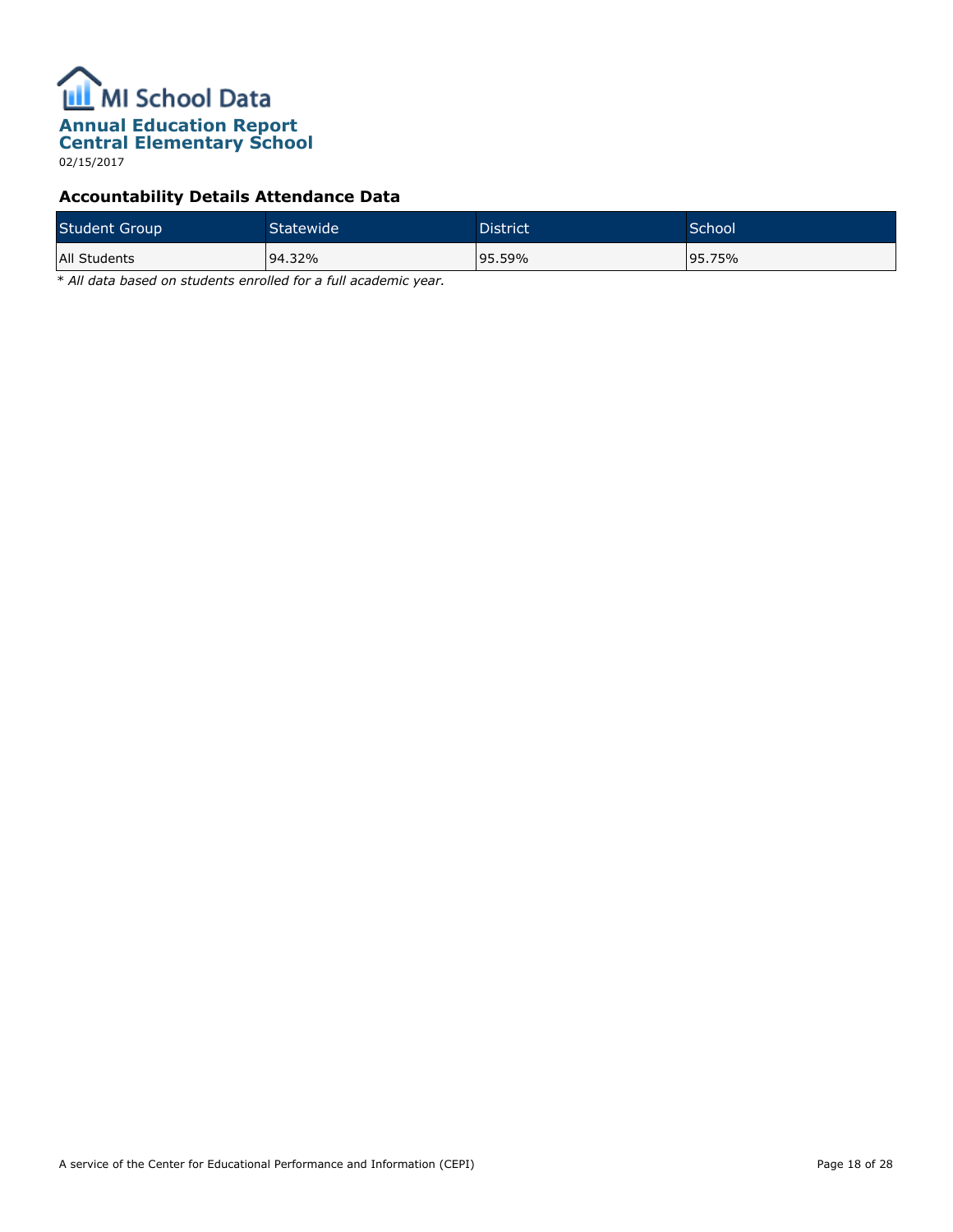

## **Accountability Status District Data**

| <b>District</b><br><b>Name</b> | <b>ELA Status</b> | ELA Score | Math Status | Math Score | Science<br><b>Status</b> | Science<br>Score <sup>1</sup> | <b>Social</b><br><b>Studies</b><br><b>Status</b> | Social<br><b>Studies</b><br>Score | Overall <sup>1</sup><br><b>Status</b> | Overall Score |
|--------------------------------|-------------------|-----------|-------------|------------|--------------------------|-------------------------------|--------------------------------------------------|-----------------------------------|---------------------------------------|---------------|
|--------------------------------|-------------------|-----------|-------------|------------|--------------------------|-------------------------------|--------------------------------------------------|-----------------------------------|---------------------------------------|---------------|

No Data to Display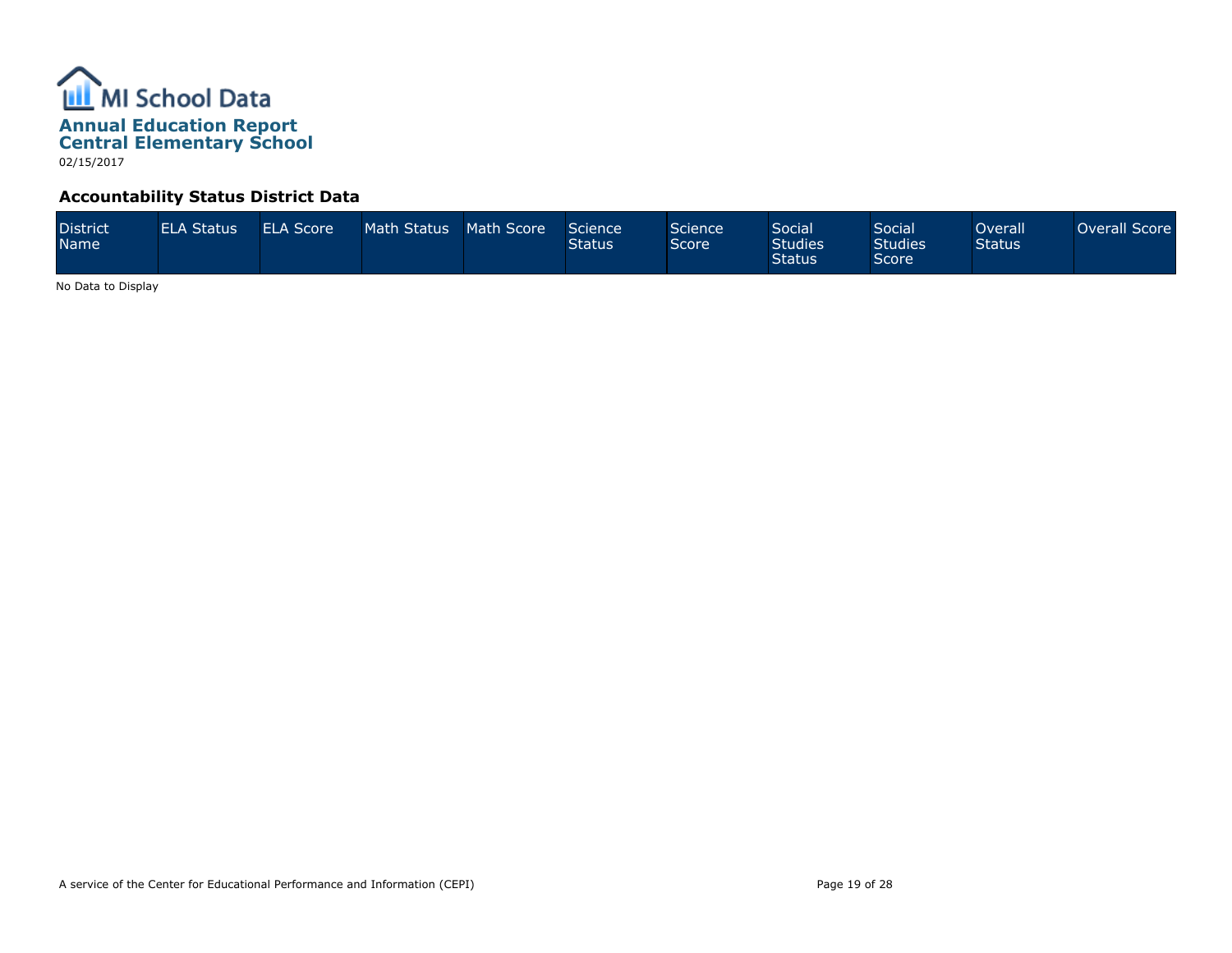

## **Accountability Status School Data**

| School Name ELA Status                 |         | <b>ELA Score</b> | Math Status | Math Score | Science<br><b>Status</b> | Science<br>Score | Social<br><b>Studies</b><br><b>Status</b> | Social<br><b>Studies</b><br>Score | Overall<br><b>Status</b> | Overall Score |
|----------------------------------------|---------|------------------|-------------|------------|--------------------------|------------------|-------------------------------------------|-----------------------------------|--------------------------|---------------|
| Central<br>Elementary<br><b>School</b> | l Green |                  | l Green     |            | Green                    |                  |                                           |                                   | l Lime                   | 22            |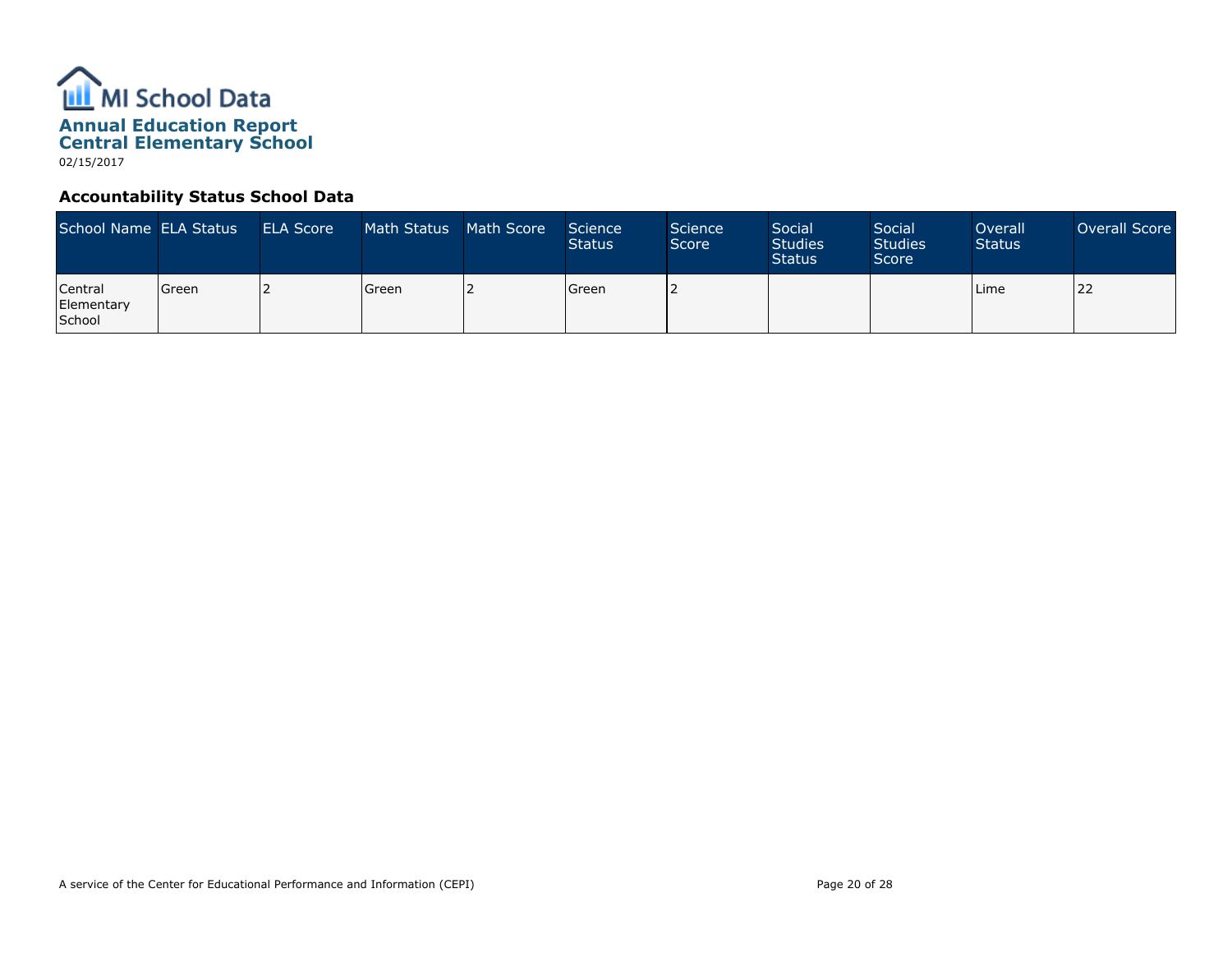# **ILL** MI School Data **Annual Education Report Central Elementary School**

02/15/2017

## **Teacher Quality - Qualification**

|                                                                                                              | Other | <b>B.A.</b> | M.A. | P.H.D. |
|--------------------------------------------------------------------------------------------------------------|-------|-------------|------|--------|
| Professional<br>Qualifications of All Public<br>Elementary and<br>Secondary School<br>Teachers in the School |       | 19          | 14   |        |

*Professional Qualifications are defined by the State and may include information such as the degrees of public school teachers (e.g., percentage of teachers with Bachelors Degrees or Masters Degrees) or the percentage of fully certified teachers*

# **Teacher Quality - Class**

|                                                                                                                                        | School Aggregate | <b>High-Poverty Schools</b> | Low-Poverty Schools |
|----------------------------------------------------------------------------------------------------------------------------------------|------------------|-----------------------------|---------------------|
| Percentage of Core Academic<br>Subject Elementary and<br>Secondary School Classes not<br>Taught by Highly Qualified<br><b>Teachers</b> | $10.0\%$         | N/A                         | N/A                 |

#### **Teacher Quality - Provisional**

|                                                                                                                    | Certification Percent |
|--------------------------------------------------------------------------------------------------------------------|-----------------------|
| Percentage of Public Elementary and Secondary School Teachers   0.0%<br>in the School with Emergency Certification |                       |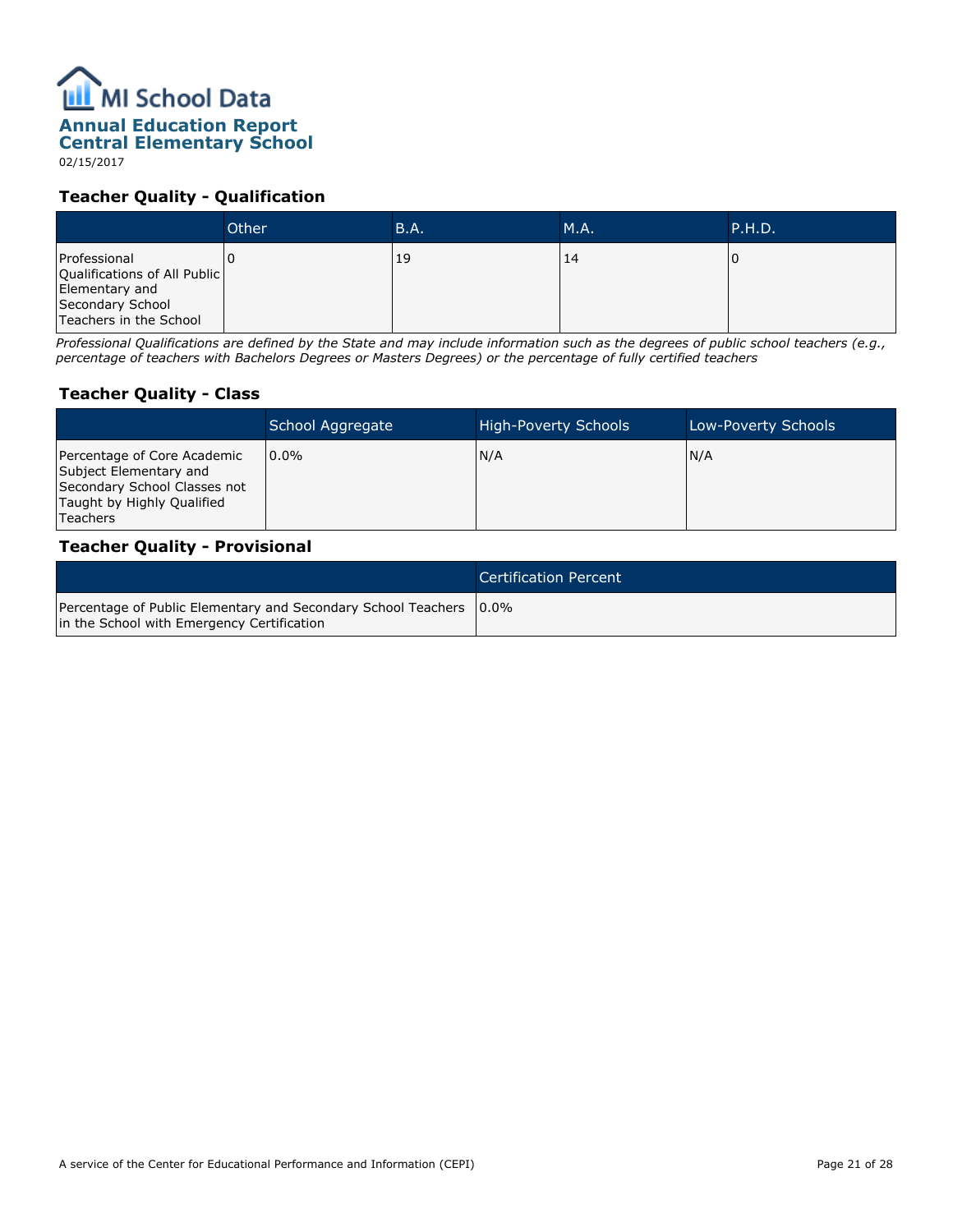

02/15/2017

#### **NAEP Grade 4 Math**

|                                                                                                                                                                                                           | Percent of<br><b>Students</b> | Percent below<br><b>Basic</b>                                  | <b>Percent Basic</b>                                           | Percent Proficient                                             | Percent Advanced                                      |
|-----------------------------------------------------------------------------------------------------------------------------------------------------------------------------------------------------------|-------------------------------|----------------------------------------------------------------|----------------------------------------------------------------|----------------------------------------------------------------|-------------------------------------------------------|
| All Students                                                                                                                                                                                              | 100                           | 23                                                             | 77                                                             | 34                                                             | 5                                                     |
| Male<br>Female                                                                                                                                                                                            | 51<br>49                      | 22<br>23                                                       | 78<br>77                                                       | 36<br>32                                                       | 6<br>4                                                |
| National Lunch<br>Program Eligibility<br>Eligible<br>Not Eligible<br>Info not available                                                                                                                   | 47<br>53<br>#                 | 36<br>10<br>$\ddagger$                                         | 64<br>90<br>$\ddagger$                                         | 17<br>49<br>$\ddagger$                                         | 1<br>9<br>$\ddagger$                                  |
| Race/Ethnicity<br>White<br><b>Black or African</b><br>American<br>Hispanic<br>Asian<br>American Indian or<br>Alaska Native<br>Native Hawaiian or<br><b>Other Pacific</b><br>Islander<br>Two or More Races | 72<br>15<br>6<br>4<br>#<br>3  | 15<br>53<br>38<br>11<br>$\ddagger$<br>$\ddagger$<br>$\ddagger$ | 85<br>47<br>62<br>89<br>$\ddagger$<br>$\ddagger$<br>$\ddagger$ | 39<br>10<br>21<br>58<br>$\ddagger$<br>$\ddagger$<br>$\ddagger$ | 5<br>8#35<br>3<br>19<br>$\ddagger$<br>$\ddagger$<br>‡ |
| Student classified as<br>having a disability<br><b>SD</b><br>Not SD                                                                                                                                       | 12<br>88                      | 47<br>19                                                       | 53<br>81                                                       | 14<br>37                                                       | 1<br>5                                                |
| Student is an English<br>Language Learner<br><b>ELL</b><br>Not ELL                                                                                                                                        | 5<br>95                       | 42<br>22                                                       | 58<br>78                                                       | 16<br>35                                                       | 1<br>5                                                |

*‡ Reporting Standards not met. Note: Observed differences are not necessarily statistically significant. Detail may not sum to total because of rounding. SOURCE: U.S. Department of Education. Institute for Education Sciences. National Center for Education Statistics. National Assessment of Educational Progress (NAEP) 2015 Mathematics Achievement.*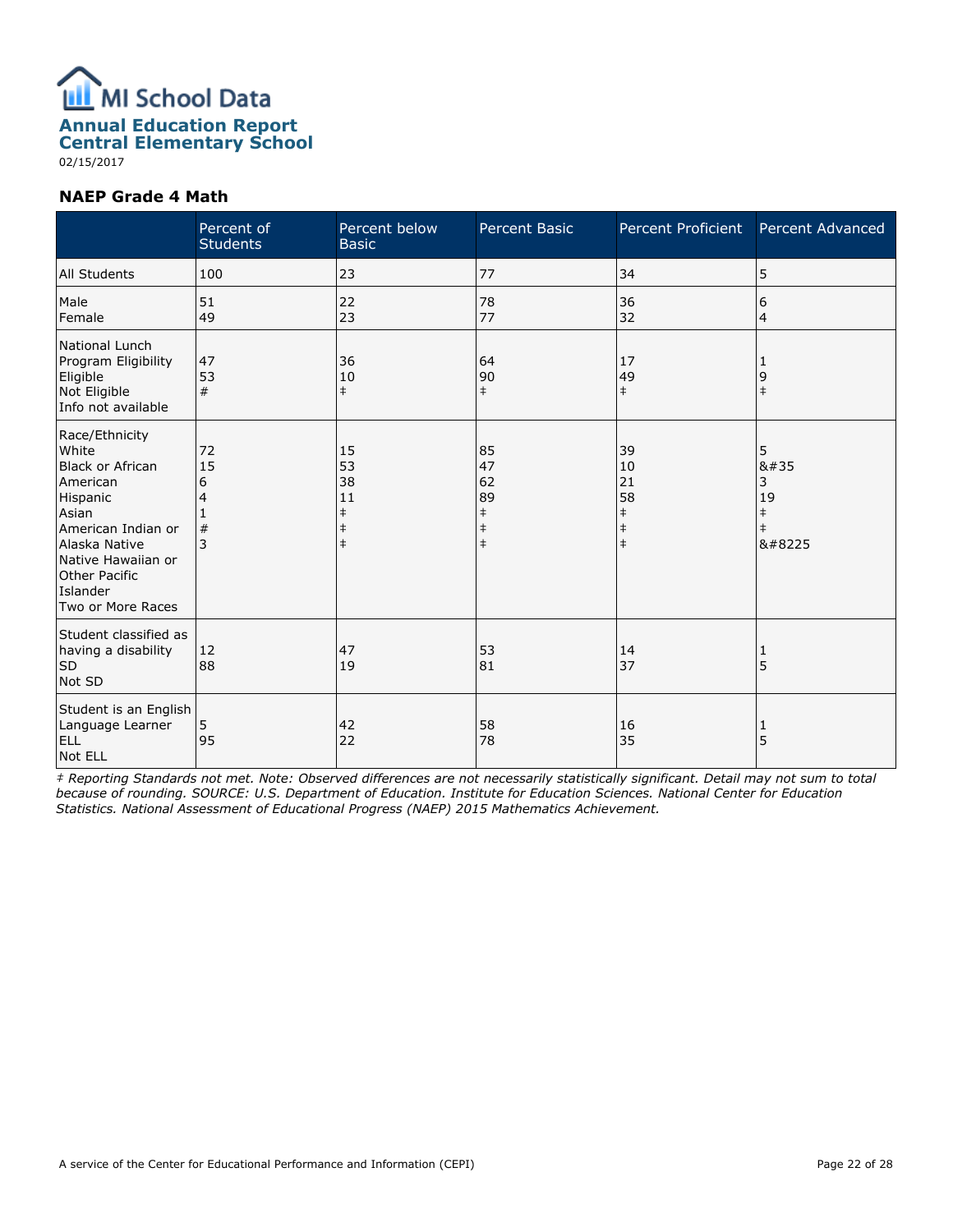

02/15/2017

#### **NAEP Grade 8 Math**

|                                                                                                                                                                                                           | Percent of<br><b>Students</b>                | Percent below<br><b>Basic</b>                                  | Percent Basic                                                  | Percent Proficient                                            | Percent Advanced                                       |
|-----------------------------------------------------------------------------------------------------------------------------------------------------------------------------------------------------------|----------------------------------------------|----------------------------------------------------------------|----------------------------------------------------------------|---------------------------------------------------------------|--------------------------------------------------------|
| All Students                                                                                                                                                                                              | 100                                          | 32                                                             | 39                                                             | 22                                                            | 7                                                      |
| Male<br>Female                                                                                                                                                                                            | 51<br>49                                     | 31<br>34                                                       | 39<br>39                                                       | 23<br>21                                                      | 7<br>6                                                 |
| National Lunch<br>Program Eligibility<br>Eligible<br>Not Eligible<br>Info not available                                                                                                                   | 45<br>55<br>#                                | 48<br>19<br>$\ddagger$                                         | 39<br>40<br>$\ddagger$                                         | 12<br>30<br>$\ddagger$                                        | 2<br>11<br>$\pm$                                       |
| Race/Ethnicity<br>White<br><b>Black or African</b><br>American<br>Hispanic<br>Asian<br>American Indian or<br>Alaska Native<br>Native Hawaiian or<br><b>Other Pacific</b><br>Islander<br>Two or More Races | 69<br>20<br>4<br>3<br>$\#$<br>$\overline{2}$ | 23<br>66<br>38<br>11<br>$\ddagger$<br>$\ddagger$<br>$\ddagger$ | 43<br>29<br>44<br>18<br>$\ddagger$<br>$\ddagger$<br>$\ddagger$ | 26<br>5<br>15<br>39<br>$\ddagger$<br>$\ddagger$<br>$\ddagger$ | #<br>4<br>32<br>$\ddagger$<br>$\ddagger$<br>$\ddagger$ |
| Student classified as<br>having a disability<br><b>SD</b><br>Not SD                                                                                                                                       | 11<br>89                                     | 77<br>27                                                       | 19<br>41                                                       | 3<br>24                                                       | #<br>7                                                 |
| Student is an English<br>Language Learner<br><b>ELL</b><br>Not ELL                                                                                                                                        | 3<br>97                                      | 54<br>32                                                       | 33<br>39                                                       | 11<br>22                                                      | $\overline{2}$<br>$\overline{7}$                       |

*‡ Reporting Standards not met. NOTE: Observed differences are not necessarily statistically significant. Detail may not sum to total because of rounding. SOURCE: U.S. Department of Education. Institute for Education Sciences. National Center for Education Statistics. National Assessment of Educational Progress (NAEP) 2015 Mathematics Achievement.*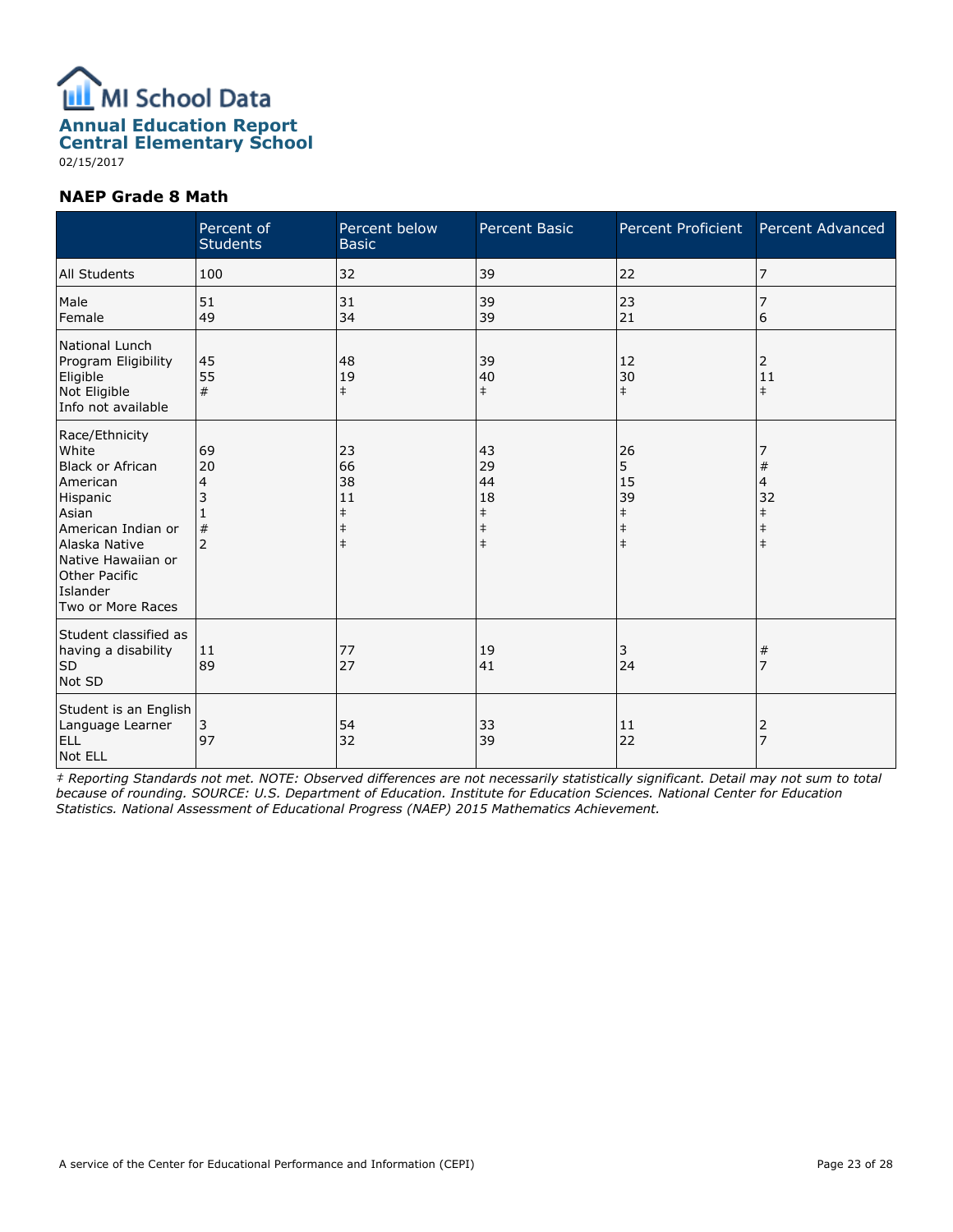

02/15/2017

#### **NAEP Grade 12 Math**

|                                                                                                                                                                                                           | Percent of<br><b>Students</b>  | Percent below<br><b>Basic</b>                           | <b>Percent Basic</b>                | Percent Proficient                          | Percent Advanced                         |
|-----------------------------------------------------------------------------------------------------------------------------------------------------------------------------------------------------------|--------------------------------|---------------------------------------------------------|-------------------------------------|---------------------------------------------|------------------------------------------|
| All Students                                                                                                                                                                                              | 100                            | 34                                                      | 41                                  | 23                                          | 2                                        |
| Male<br>Female                                                                                                                                                                                            | 51<br>49                       | 32<br>35                                                | 41<br>42                            | 26<br>22                                    | 1<br>1                                   |
| National Lunch<br>Program Eligibility<br>Eligible<br>Not Eligible<br>Info not available                                                                                                                   | 35<br>64<br>$\Omega$           | 54<br>22<br>$\Omega$                                    | 37<br>44<br>0                       | 9<br>32<br>$\Omega$                         | 0<br>$\overline{c}$<br>$\Omega$          |
| Race/Ethnicity<br>White<br><b>Black or African</b><br>American<br>Hispanic<br>Asian<br>American Indian or<br>Alaska Native<br>Native Hawaiian or<br><b>Other Pacific</b><br>Islander<br>Two or More Races | 76<br>14<br>5<br>3<br>$\Omega$ | 26<br>68<br>58<br>26<br>$\mathbf 0$<br>0<br>$\mathbf 0$ | 42<br>27<br>33<br>32<br>0<br>0<br>0 | 30<br>5<br>9<br>35<br>0<br>0<br>$\mathbf 0$ | 2<br>$\Omega$<br>0<br>0<br>0<br>$\Omega$ |
| Student classified as<br>having a disability<br><b>SD</b><br>Not SD                                                                                                                                       | 9<br>91                        | 78<br>30                                                | 19<br>43                            | 3<br>25                                     | 0<br>$\overline{2}$                      |
| Student is an English<br>Language Learner<br><b>ELL</b><br>Not ELL                                                                                                                                        | 2<br>98                        | 0<br>33                                                 | 0<br>41                             | 0<br>24                                     | 0<br>$\overline{2}$                      |

*‡ Reporting Standards not met. NOTE: Observed differences are not necessarily statistically significant. Detail may not sum to total because of rounding. SOURCE: U.S. Department of Education. Institute for Education Sciences. National Center for Education Statistics. National Assessment of Educational Progress (NAEP) 2015 Mathematics Achievement.*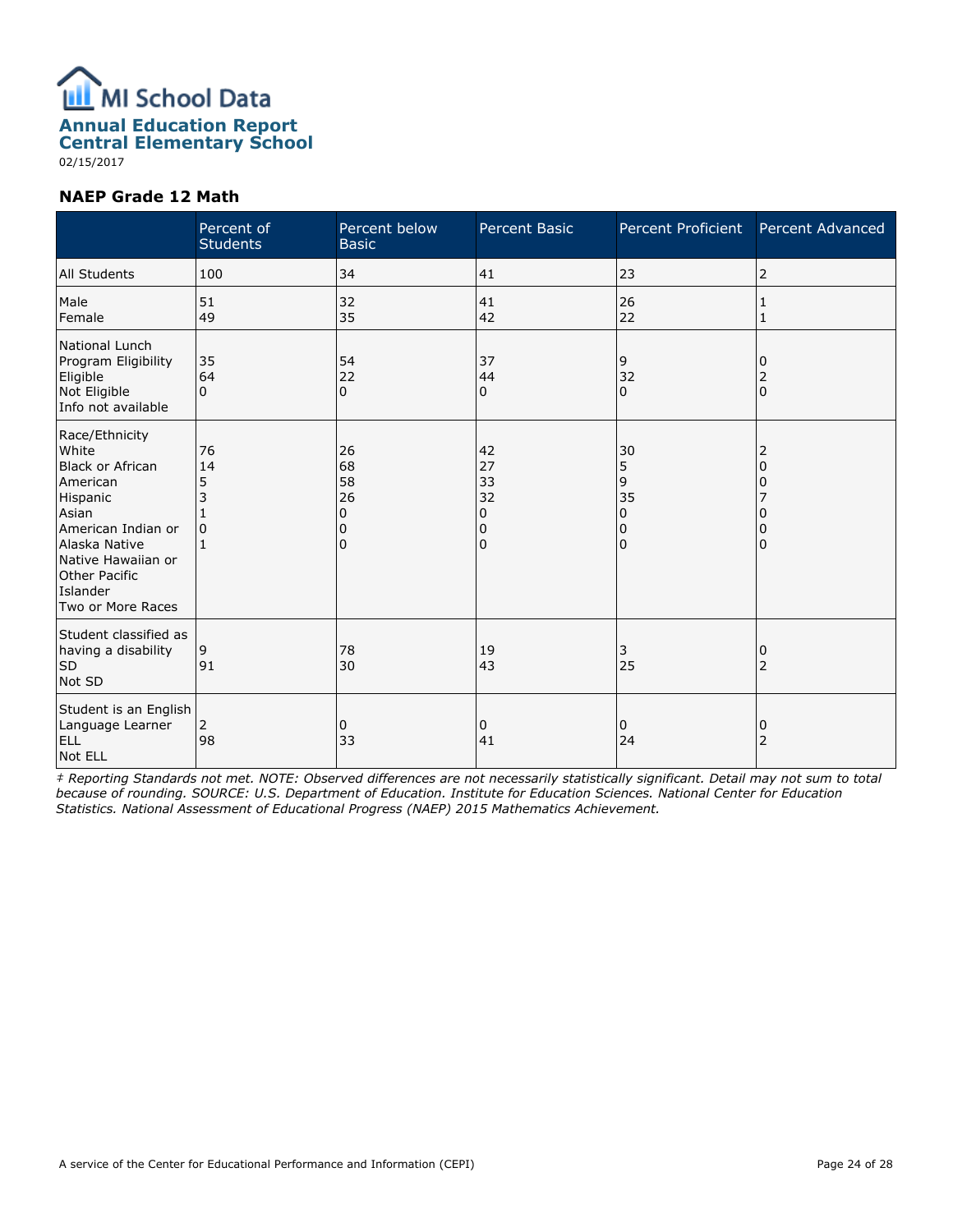

02/15/2017

#### **NAEP Grade 4 Reading**

|                                                                                                                                                                                                           | Percent of<br><b>Students</b> | Percent below<br><b>Basic</b>                          | <b>Percent Basic</b>                                   | Percent Proficient                                    | Percent Advanced                                   |
|-----------------------------------------------------------------------------------------------------------------------------------------------------------------------------------------------------------|-------------------------------|--------------------------------------------------------|--------------------------------------------------------|-------------------------------------------------------|----------------------------------------------------|
| All Students                                                                                                                                                                                              | 100                           | 37                                                     | 63                                                     | 29                                                    | 5                                                  |
| Male<br>Female                                                                                                                                                                                            | 50<br>50                      | 39<br>34                                               | 61<br>66                                               | 26<br>31                                              | 5<br>6                                             |
| National Lunch<br>Program Eligibility<br>Eligible<br>Not Eligible<br>Info not available                                                                                                                   | 48<br>52<br>#                 | 50<br>24<br>$\ddagger$                                 | 50<br>76<br>$\ddagger$                                 | 16<br>40<br>$\ddagger$                                | 1<br>8<br>$\ddagger$                               |
| Race/Ethnicity<br>White<br><b>Black or African</b><br>American<br>Hispanic<br>Asian<br>American Indian or<br>Alaska Native<br>Native Hawaiian or<br><b>Other Pacific</b><br>Islander<br>Two or More Races | 72<br>14<br>6<br>4<br>#<br>3  | 32<br>66<br>49<br>16<br>$\ddagger$<br>$\ddagger$<br>30 | 68<br>34<br>51<br>84<br>$\ddagger$<br>$\ddagger$<br>70 | 32<br>9<br>17<br>49<br>$\ddagger$<br>$\ddagger$<br>37 | 6<br>1<br>1<br>15<br>$\ddagger$<br>$\ddagger$<br>8 |
| Student classified as<br>having a disability<br>SD<br>Not SD                                                                                                                                              | 12<br>88                      | 76<br>32                                               | 24<br>68                                               | 7<br>31                                               | $\#$<br>6                                          |
| Student is an English<br>Language Learner<br><b>ELL</b><br>Not ELL                                                                                                                                        | $\overline{4}$<br>96          | 52<br>36                                               | 48<br>64                                               | 16<br>29                                              | 2<br>5                                             |

#### *# Rounds to zero*

*‡ Reporting Standards not met. NOTE: Observed differences are not necessarily statistically significant. Detail may not sum to total because of rounding. SOURCE: U.S. Department of Education, Institute of Education Sciences, National Center for Education Statistics, National Assessment of Educational Progress (NAEP), 2015 Reading Assessment.*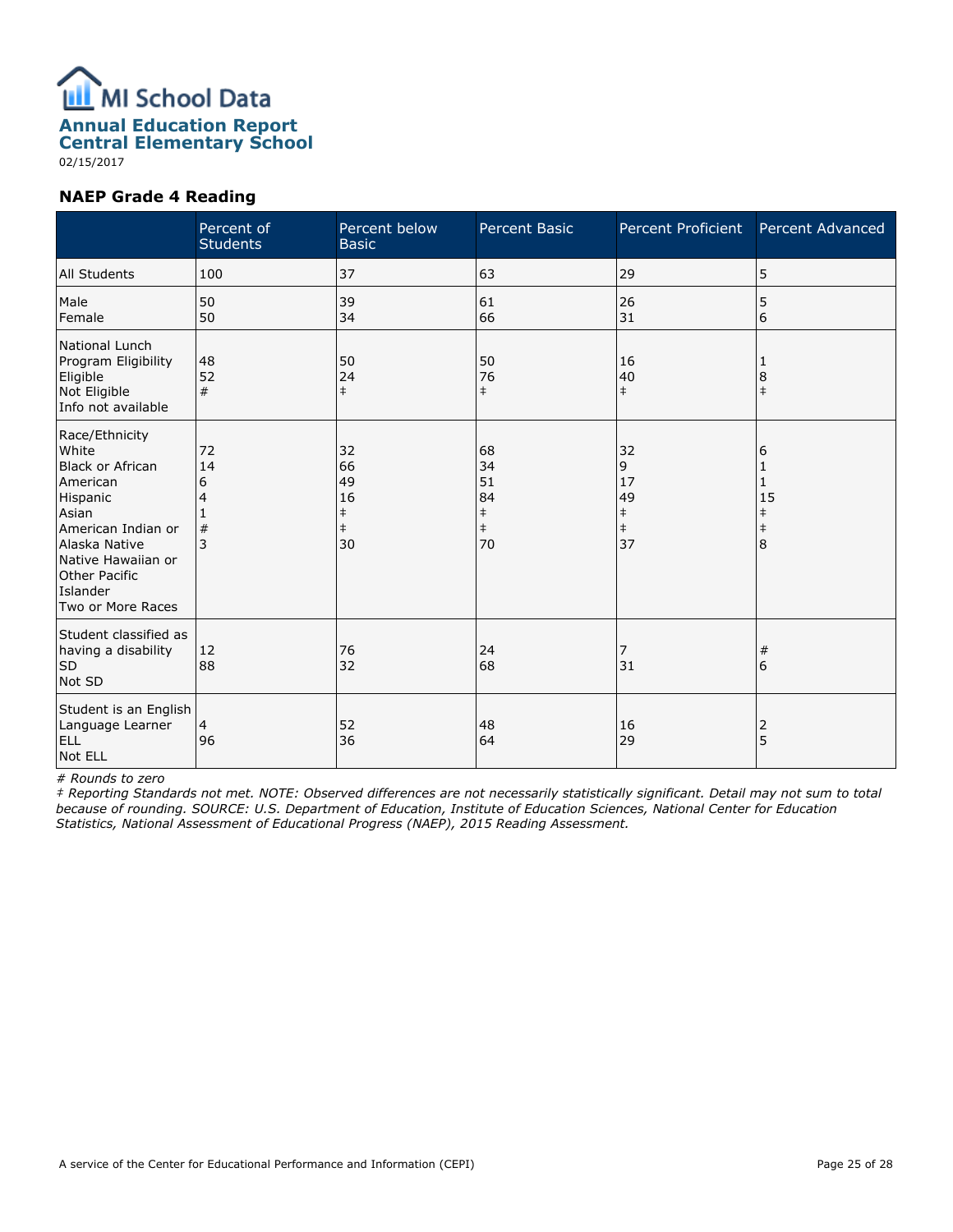

02/15/2017

#### **NAEP Grade 8 Reading**

|                                                                                                                                                                                          | Percent of<br><b>Students</b>   | Percent below<br><b>Basic</b>                    | <b>Percent Basic</b>                             | <b>Percent Proficient</b>                       | Percent Advanced                              |
|------------------------------------------------------------------------------------------------------------------------------------------------------------------------------------------|---------------------------------|--------------------------------------------------|--------------------------------------------------|-------------------------------------------------|-----------------------------------------------|
| All Students                                                                                                                                                                             | 100                             | 24                                               | 44                                               | 29                                              | 3                                             |
| Male<br>Female                                                                                                                                                                           | 51<br>49                        | 29<br>20                                         | 45<br>42                                         | 25<br>34                                        | 2<br>4                                        |
| National Lunch<br>Program Eligibility<br>Eligible<br>Not Eligible<br>Info not available                                                                                                  | 45<br>55<br>#                   | 37<br>14<br>$\ddagger$                           | 45<br>43<br>$\ddagger$                           | 17<br>39<br>$\ddagger$                          | 1<br>4<br>$\ddagger$                          |
| Race/Ethnicity<br>White<br><b>Black or Afican</b><br>American<br>Hispanic<br>Asian/Native<br>Hawaiian or Pacific<br>Islander<br>American Indian or<br>Alaska Native<br>Two or More Races | 69<br>20<br>4<br>$\overline{2}$ | 18<br>47<br>27<br>13<br>$\ddagger$<br>$\ddagger$ | 44<br>44<br>41<br>35<br>$\ddagger$<br>$\ddagger$ | 34<br>9<br>29<br>41<br>$\ddagger$<br>$\ddagger$ | 3<br>#<br>3<br>10<br>$\ddagger$<br>$\ddagger$ |
| Student classified as<br>having a disability<br><b>SD</b><br>Not SD                                                                                                                      | 10<br>90                        | 64<br>20                                         | 30<br>45                                         | 5<br>32                                         | #<br>3                                        |
| Student is an English<br>Language Learner<br><b>ELL</b><br>Not ELL                                                                                                                       | 3<br>97                         | 57<br>23                                         | 37<br>44                                         | 6<br>30                                         | $\#$<br>3                                     |

*# Rounds to zero*

*‡ Reporting Standards not met. NOTE: Observed differences are not necessarily statistically significant. Detail may not sum to total because of rounding. SOURCE: U.S. Department of Education, Institute of Education Sciences, National Center for Education Statistics, National Assessment of Educational Progress (NAEP), 2015 Reading Assessment.*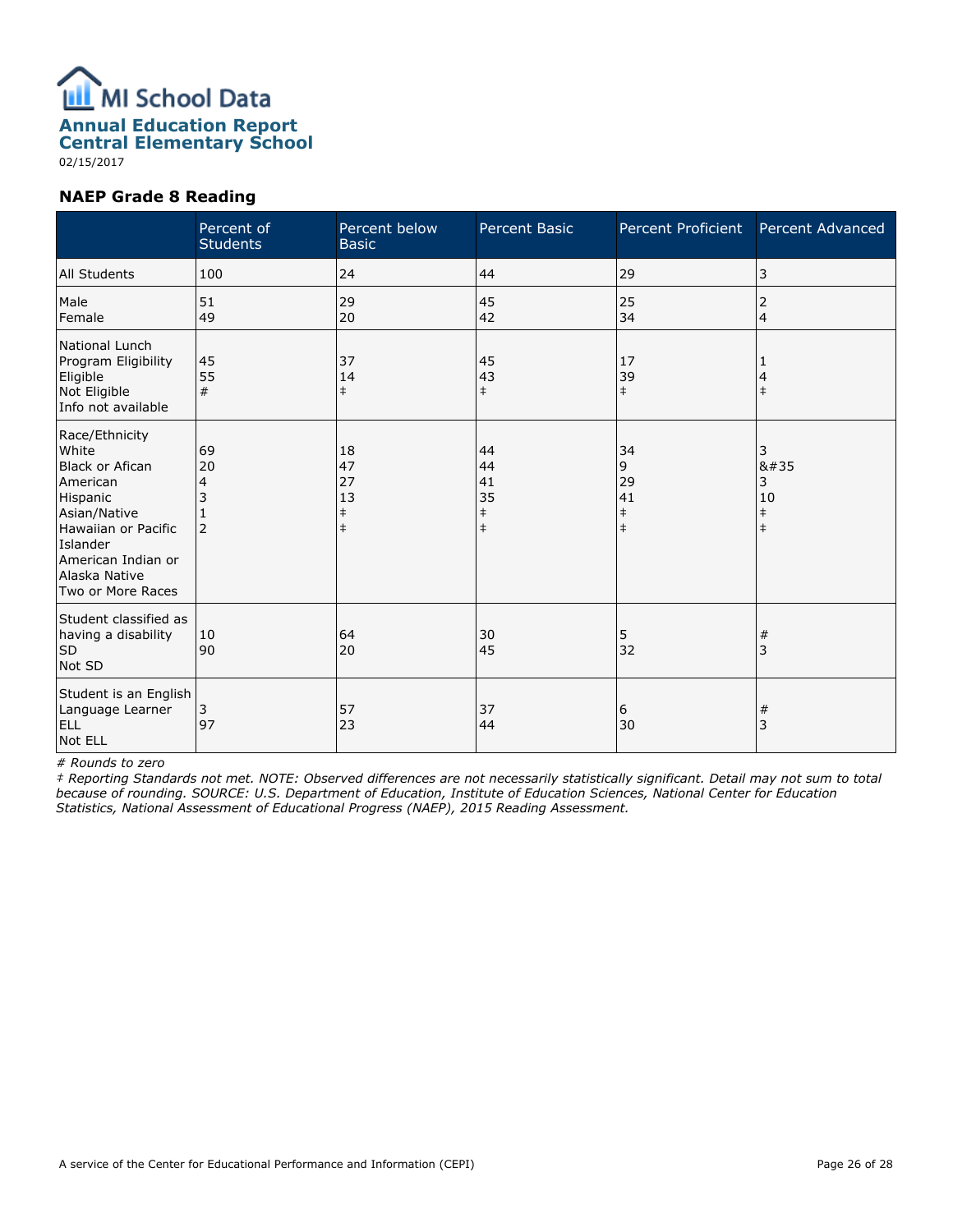

# **Annual Education Report**

**Central Elementary School**

02/15/2017

#### **NAEP Grade 12 Reading**

|                                                                                                                                                                                                           | Percent of<br><b>Students</b>           | Percent below<br><b>Basic</b>       | Percent Basic                       | Percent Proficient                  | Percent Advanced                               |
|-----------------------------------------------------------------------------------------------------------------------------------------------------------------------------------------------------------|-----------------------------------------|-------------------------------------|-------------------------------------|-------------------------------------|------------------------------------------------|
| All Students                                                                                                                                                                                              | 100                                     | 26                                  | 5                                   | 27                                  | 5                                              |
| Male<br>Female                                                                                                                                                                                            | 50<br>50                                | 31<br>20                            | 37<br>37                            | 28<br>37                            | $\overline{4}$<br>6                            |
| National Lunch<br>Program Eligibility<br>Eligible<br>Not Eligible<br>Info not available                                                                                                                   | 35<br>64<br>$\mathbf{1}$                | 37<br>19<br>0                       | 39<br>36<br>0                       | 22<br>38<br>$\mathbf 0$             | 2<br>$\overline{7}$<br>$\Omega$                |
| Race/Ethnicity<br>White<br><b>Black or African</b><br>American<br>Hispanic<br>Asian<br>American Indian or<br>Alaska Native<br>Native Hawaiian or<br><b>Other Pacific</b><br>Islander<br>Two or More Races | 76<br>14<br>5<br>3<br>0<br><sup>0</sup> | 20<br>52<br>34<br>21<br>0<br>0<br>0 | 38<br>36<br>44<br>26<br>0<br>0<br>0 | 36<br>12<br>21<br>41<br>0<br>0<br>0 | 6<br>$\Omega$<br>1<br>12<br>0<br>0<br>$\Omega$ |
| Student classified as<br>having a disability<br><b>SD</b><br>Not SD                                                                                                                                       | 7<br>93                                 | 66<br>23                            | 25<br>38                            | 8<br>34                             | 1<br>5                                         |
| Student is an English<br>Language Learner<br><b>ELL</b><br>Not ELL                                                                                                                                        | 2<br>98                                 | 0<br>25                             | 0<br>37                             | 0<br>33                             | 0<br>5                                         |

#### *# Rounds to zero*

*‡ Reporting Standards not met. NOTE: Observed differences are not necessarily statistically significant. Detail may not sum to total because of rounding. SOURCE: U.S. Department of Education, Institute of Education Sciences, National Center for Education Statistics, National Assessment of Educational Progress (NAEP), 2015 Reading Assessment.*